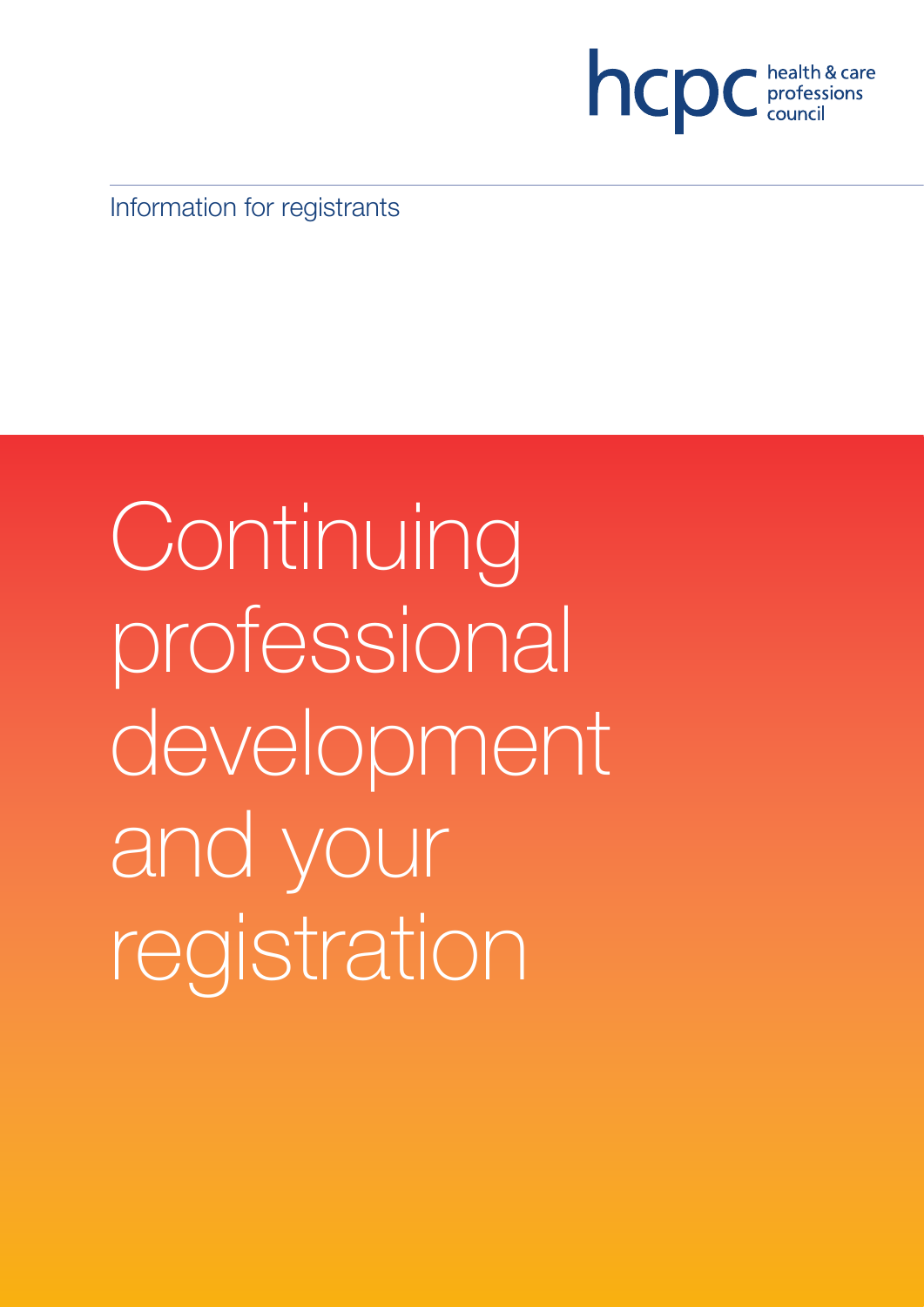# **Contents**

# Section 1 – Introduction 3

About this document 3 About us 3 Section 2 – Summary 4 CPD and registration 4 Meeting the CPD standards 4 If you are audited 4 Section 3 – About the CPD standards 5 What is CPD? 5 CPD standards 5 A flexible approach based on outcomes 5 The role of employers 5 CPD and fitness to practise 6 Section 4 – Meeting the standards 7 The standards in more detail 7 CPD schemes 9 Section 5 – The audit process 11 The audit process in summary 11 The audit process in more detail 12 Section 6 – Putting your CPD profile together 15

Writing your statement 15

Supporting evidence 15

Section 7 – More information 17

Glossary 18

Appendix 1: Examples of CPD activities 19

Appendix 2: Examples of evidence 20

Appendix 3: Assessment criteria 21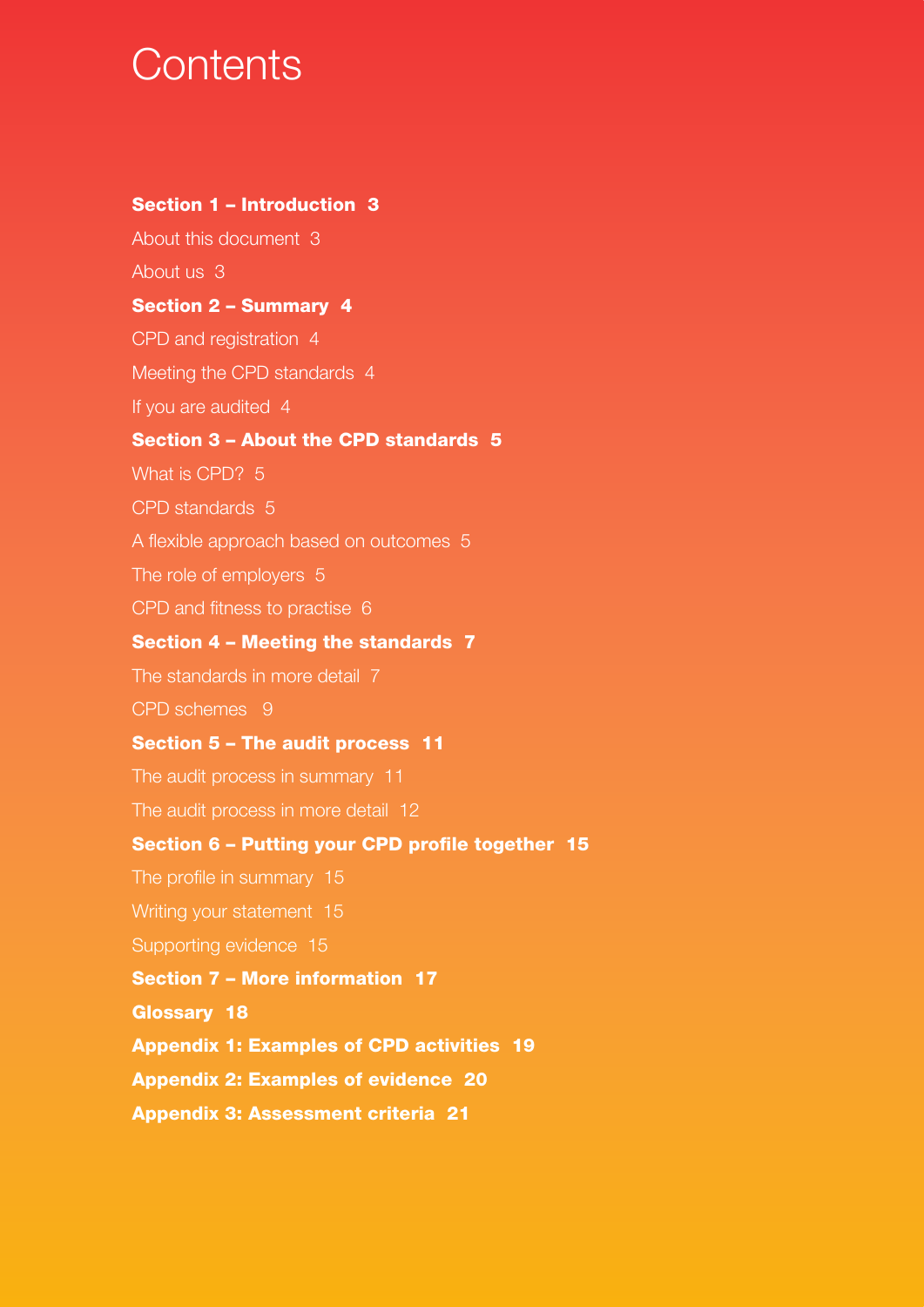# Introduction

# About this document

We have written this document to provide information and guidance to registrants about our requirements for continuing professional development (CPD).

All registrants must meet our standards for continuing professional development. We carry out audits every time a profession renews its registration to make sure that our standards are being met.

#### How this document is structured

- Section one provides information about the HCPC.
- Section two provides a summary of our requirements for registrants.
- Section three explains more about the CPD standards and why we have them.
- Section four explains how you can meet the CPD standards.
- Section five explains what happens if you are audited.
- Section six provides quidance about completing a CPD profile.
- Section seven gives contact details for more information.

#### Language

Throughout this document:

- 'health and care professional' or 'registrant' refers to a professional on our Register;
- 'service user' refers to anyone who uses or is affected by a registrant's practice;
- 'the standards' refers to the CPD standards;
- 'we' or 'us' refers to the Health and Care Professions Council (HCPC); and
- 'you' or 'your' refers to a registrant.

## About us

We are a regulator and were set up to protect the public. To do this, we keep a register of professionals who meet our standards for their professional skills and behaviour. Individuals on our register are called 'registrants'.

We currently regulate 16 professions:

- Arts therapists
- Biomedical scientists
- Chiropodists / podiatrists
- Clinical scientists
- Dietitians
- Hearing aid dispensers
- Occupational therapists
- Operating department practitioners
- **Orthoptists**
- Paramedics
- **Physiotherapists**
- Practitioner psychologists
- Prosthetists / orthotists
- Radiographers
- Social workers in England
- Speech and language therapist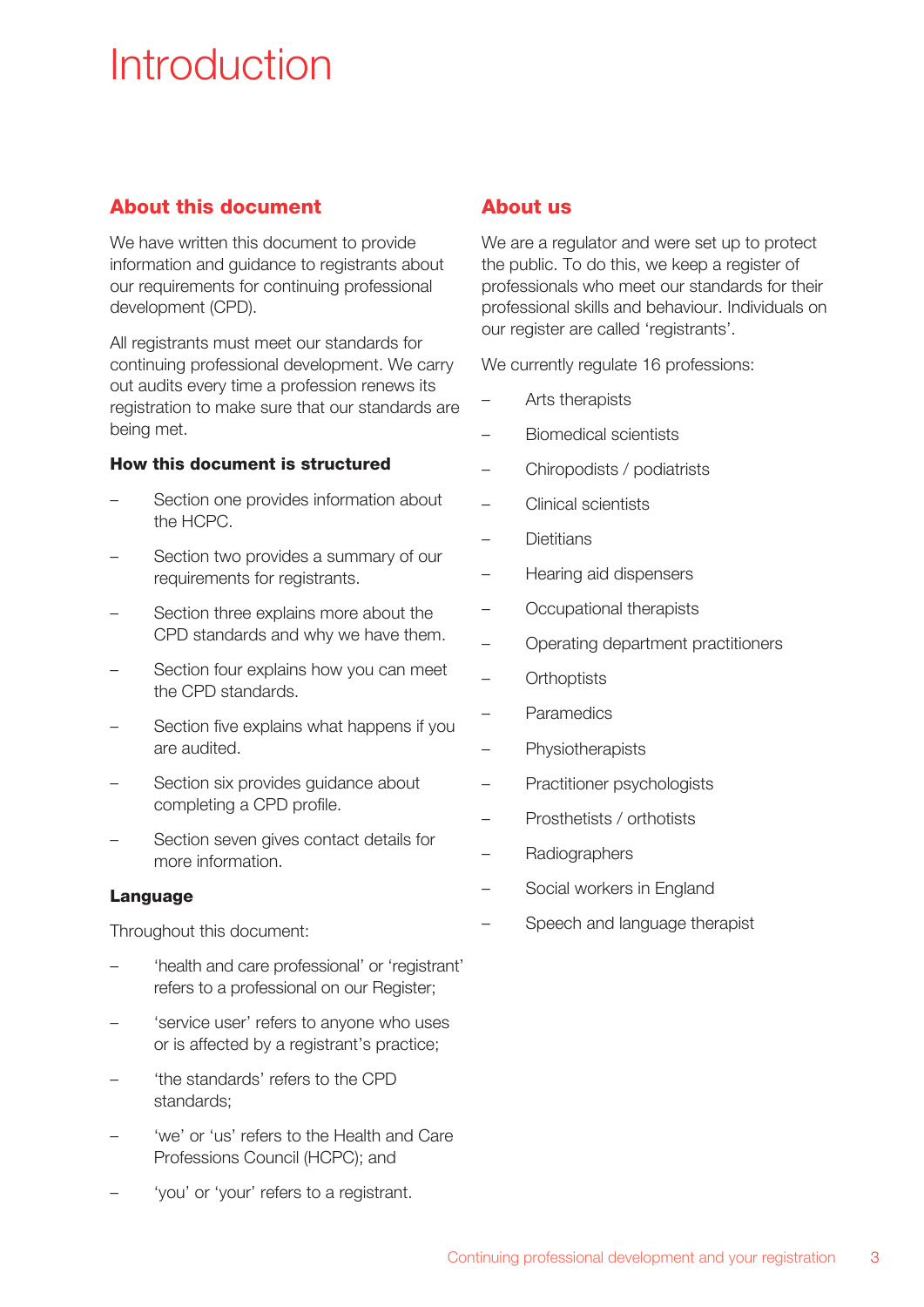# Section 2 – Summary

This section summarises our requirements for registrants.

# CPD and registration

- CPD is the way in which you continue to learn and develop throughout your career so you keep your skills and knowledge up to date and are able to practise safely and effectively.
- CPD is not only formal courses but any activity from which you learn and develop.
- CPD is a requirement of your registration, so you need to meet our CPD standards to stay registered.

# Meeting the CPD standards

You need to do the following.

- Carry out regular CPD and keep a record of what you do in the way that is most convenient for you.
- Carry out different kinds of learning activities.
- Think about how your CPD might improve your practice and benefit your service users.
- Take part in an audit if we ask you to. We audit a random sample of each profession at every renewal.

# If you are audited

You will only form part of the sample picked for audit if you have been registered for two years or more. If you are picked for audit, you need to do the following.

– Renew your registration by completing the professional declarations and paying the registration fee (as you normally would).

- Complete a CPD profile explaining how you have met the CPD standards and send it to us by the deadline.
- Provide supporting evidence with your CPD profile to show us that you have carried out CPD which meets the standards. Don't forget to include a dated list of all the activities you have carried out since you last renewed your registration. Explain any gaps in your CPD of three or more consecutive months.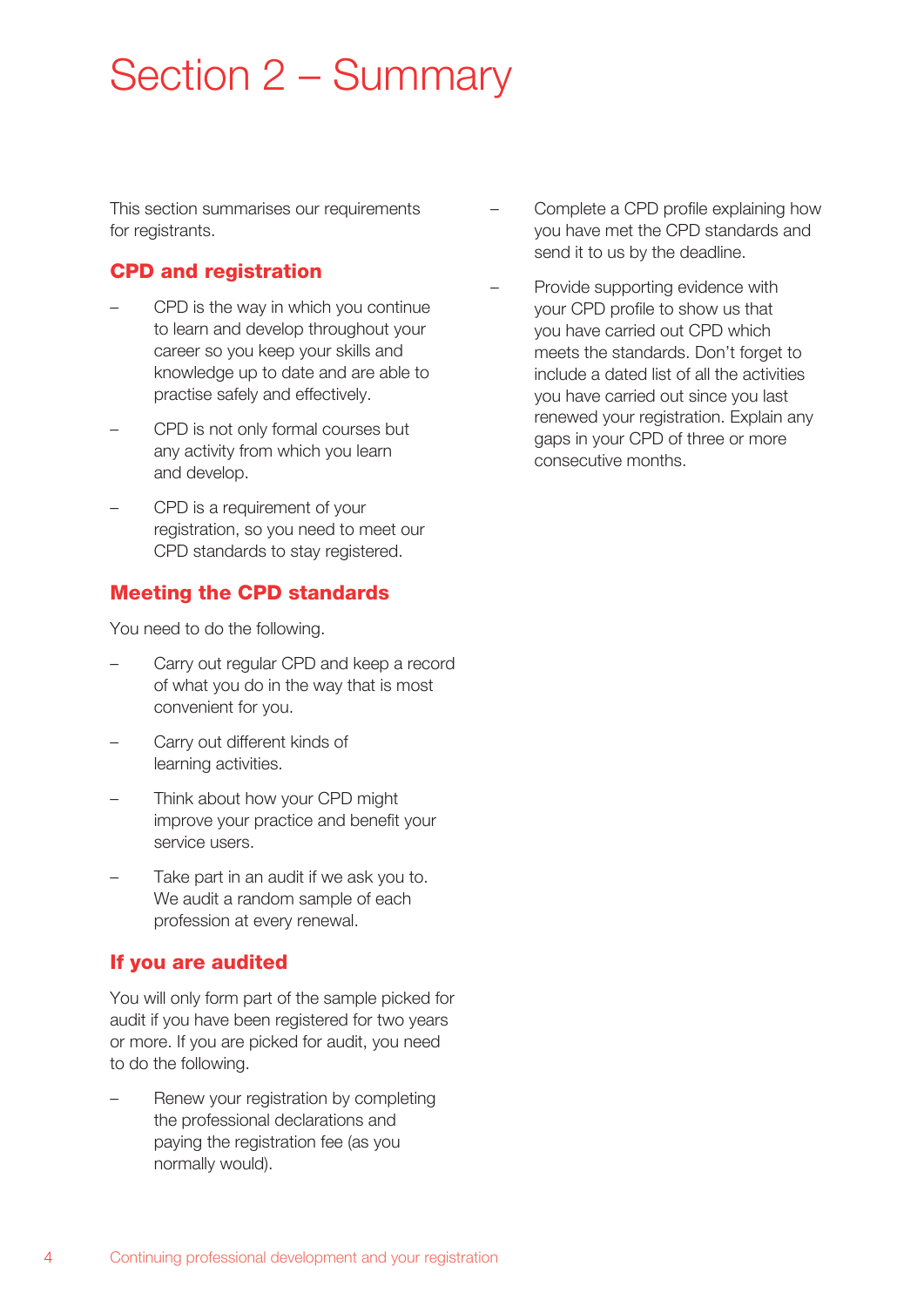# Section 3 – About the CPD standards

This section provides more information about the CPD standards and why we have them.

## What is CPD?

CPD is the way in which registrants continue to learn and develop throughout their careers so they keep their skills and knowledge up to date and are able to practise safely and effectively.

CPD is not just formal courses. A CPD activity is any activity from which you learn and develop. This might include the following.

- Work-based learning. For example, reflecting on experiences at work, considering feedback from service users or being a member of a committee.
- Professional activity. For example, being involved in a professional body or giving a presentation at a conference.
- Formal education. For example, going on formal courses or carrying out research.
- Self-directed learning. For example, reading articles or books.

We have provided a longer list of possible CPD activities in appendix 1. It is not a full list and there may be other activities not listed that still help you to learn and develop and which can be part of your CPD.

# CPD standards

CPD is linked to registration, so you need to meet our CPD standards to stay registered. There are five CPD standards.

A registrant must:

- 1. maintain a continuous, up-to-date and accurate record of their CPD activities;
- 2. demonstrate that their CPD activities are a mixture of learning activities relevant to current or future practice;
- 3. seek to ensure that their CPD has contributed to the quality of their practice and service delivery;
- 4. seek to ensure that their CPD benefits the service user; and
- 5. upon request, present a written profile (which must be their own work and supported by evidence) explaining how they have met the Standards for CPD.

In section four we explain what you need to do to meet each standard.

# A flexible approach based on outcomes

We have developed our approach to CPD to be flexible enough to take account of the range of different health and care professionals registered with us, different working roles and learning needs and variation in registrants' access to certain types of CPD.

We do not set a number of hours or points that you have to complete and we do not 'approve' or 'endorse' any CPD activities. Instead we want you to identify your development needs and choose appropriate activities to help you meet them. We are much more interested in the outcomes of your learning and how this has benefited your practice and the service users you work with.

This means that you can plan your CPD based on the kinds of activities that are most relevant to you and your practice.

# The role of employers

We regulate individual health and care professionals and do not have any role in regulating employers. So, the CPD standards are a personal responsibility that all registrants have to meet to stay registered with us.

However, responsible employers will want to encourage the learning and development of their employees to make sure employees stay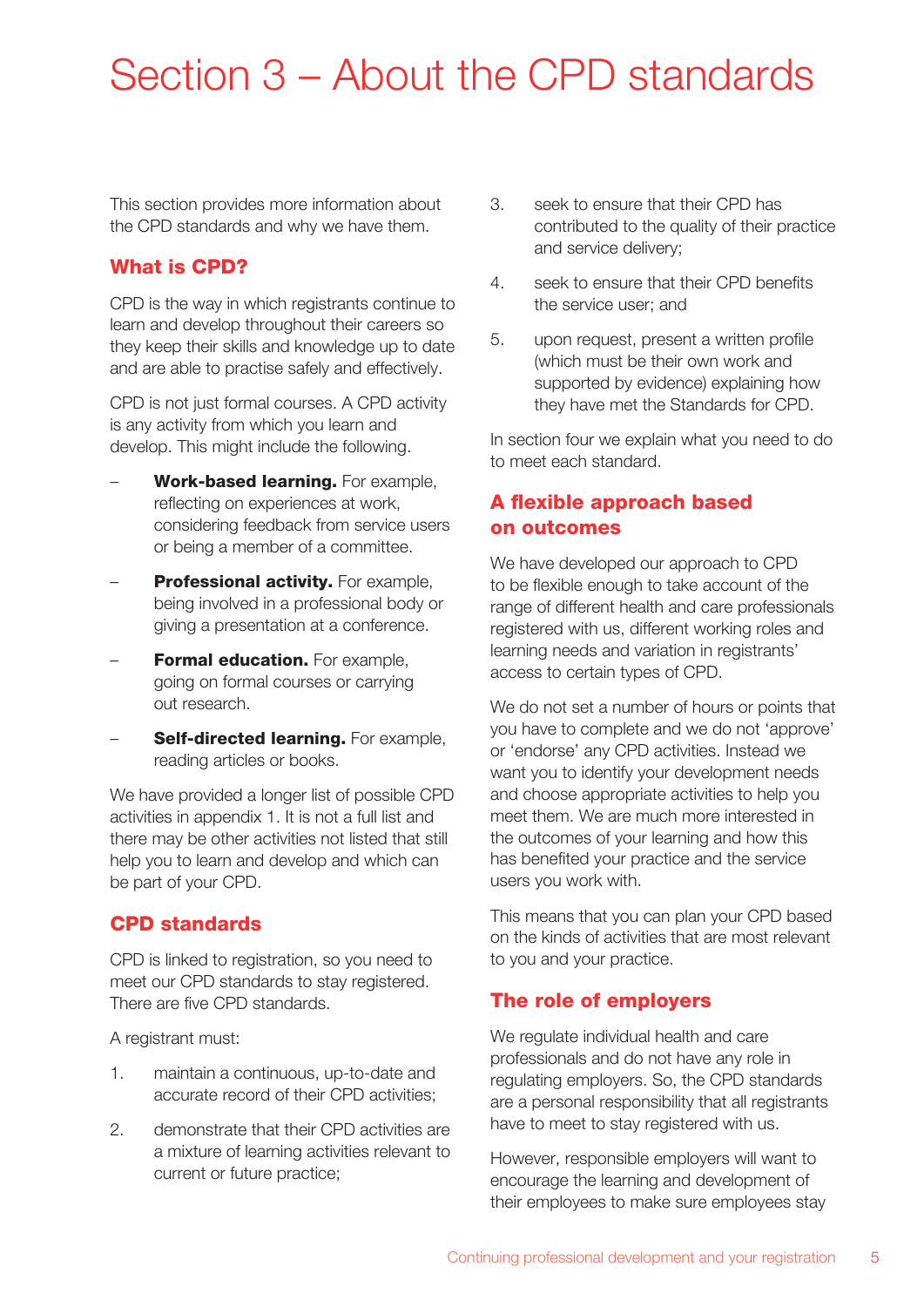on the Register. We communicate regularly with employers to make sure that they are aware of the standards and what they mean for their employees.

#### CPD and fitness to practise

CPD is linked to registration and we can remove you from the Register if you do not meet our CPD standards.

We have a separate process (our fitness to practise process) for dealing with concerns about the conduct and competence of our registrants.

Although there is no direct link to the fitness to practise process, our standards for CPD are all about making sure you continue to learn and develop so that you can stay fit to practise and improve your practice for the benefit of your service users.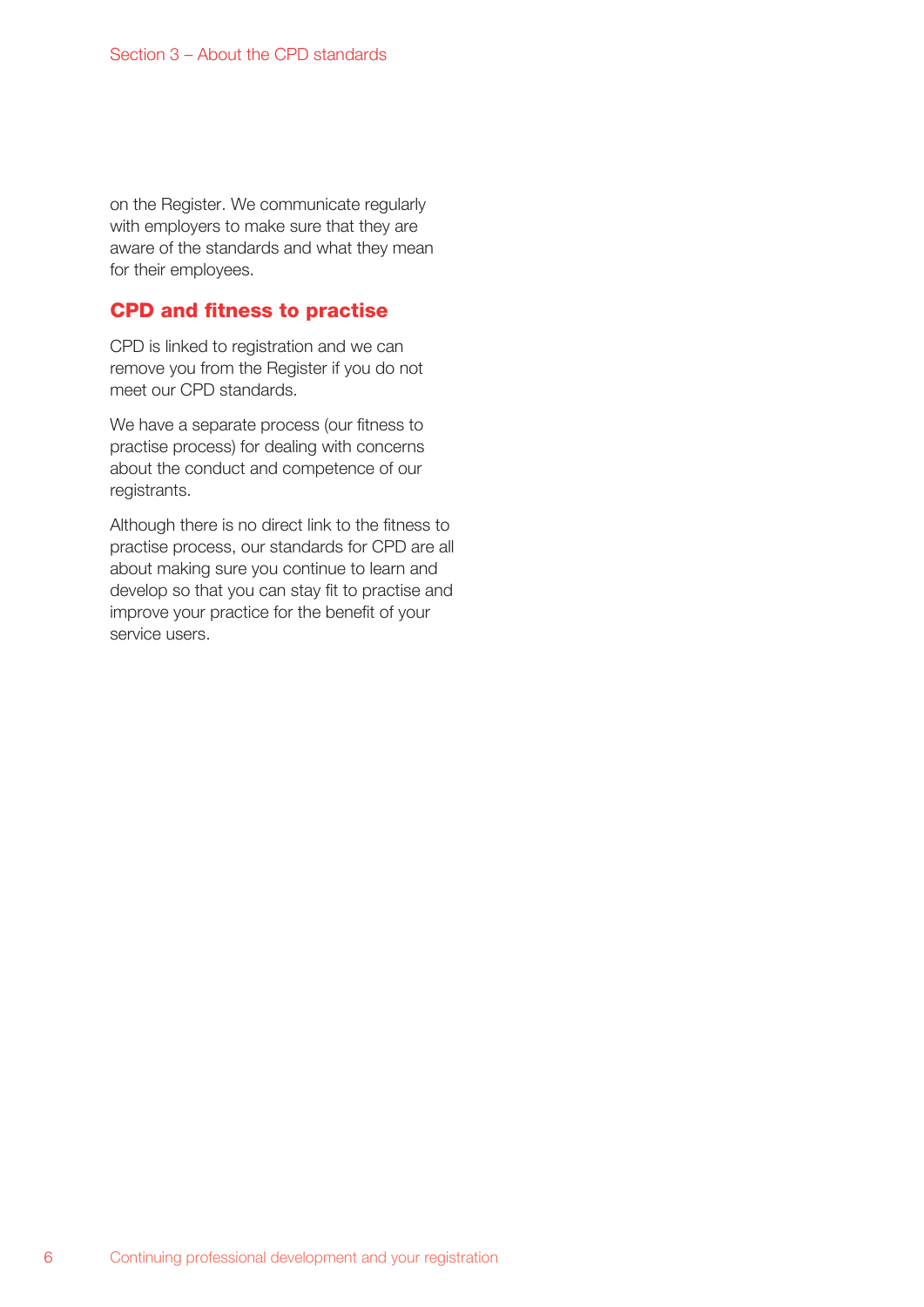# Section 4 – Meeting the standards

This section provides more information about how you can meet the standards. There is more information about the audits in section five.

## The standards in more detail

We have taken each standard below and explained what it means.

#### Standard 1: A registrant must maintain a continuous, up-to-date and accurate record of their CPD activities

#### What the standard means

- You need to carry out regular CPD activities – you can find examples of these in appendix 1.
- You need to keep a record of what you do in whatever way is most convenient for you.
- You need to add to your record on an ongoing basis. If you are audited, we will be interested in what you have done over the previous two years (the length of each registration cycle).
- Your record needs to be a true reflection of the activities that you have carried out.

#### Keeping your record

We do not ask for a set format for recording your CPD. You might choose to keep a binder or folder including documents such as certificates and notes that you have kept relating to your CPD, or you might keep this record electronically. You might follow a format provided by your professional body or by your employer. Please make sure that you can access your record – for example, in case you leave your employer.

This is your personal record. We will not ask to see a complete copy, but if you were audited, we would ask you to give us details of the activities you have completed over the previous two years and send us

some supporting evidence. So keeping a good record will mean that you can do this easily. You can find examples of the types of evidence you might want to keep in appendix 2.

#### Standard 2: A registrant must demonstrate that their CPD activities are a mixture of learning activities relevant to current or future practice

#### What the standard means

- Your CPD must include a mixture of different types of learning.
- Your CPD must relate to your registration and practice as a health and care professional.

#### Mixture of activities

Your CPD must include a mixture of different types of learning. This means that you need to carry out at least two different types of learning activity. In practice, most registrants will carry out many different types of learning while registered with us. We have provided a longer list of possible CPD activities in appendix 1.

If you were audited and had only carried out one type of learning – for example, if you had only read professional journals but had not carried out any other kind of learning – you would not meet this standard.

#### Your practice

Your CPD must be relevant to your current or future practice. This means that your CPD should be related in some way to your registration as a health and care professional.

Your CPD will be relevant to your practice so will be individual to you. For example, if you are managing a team, some of your CPD might be based around your skills as a manager. If you work in private practice, some of your CPD might be about the skills you need to run a successful practice.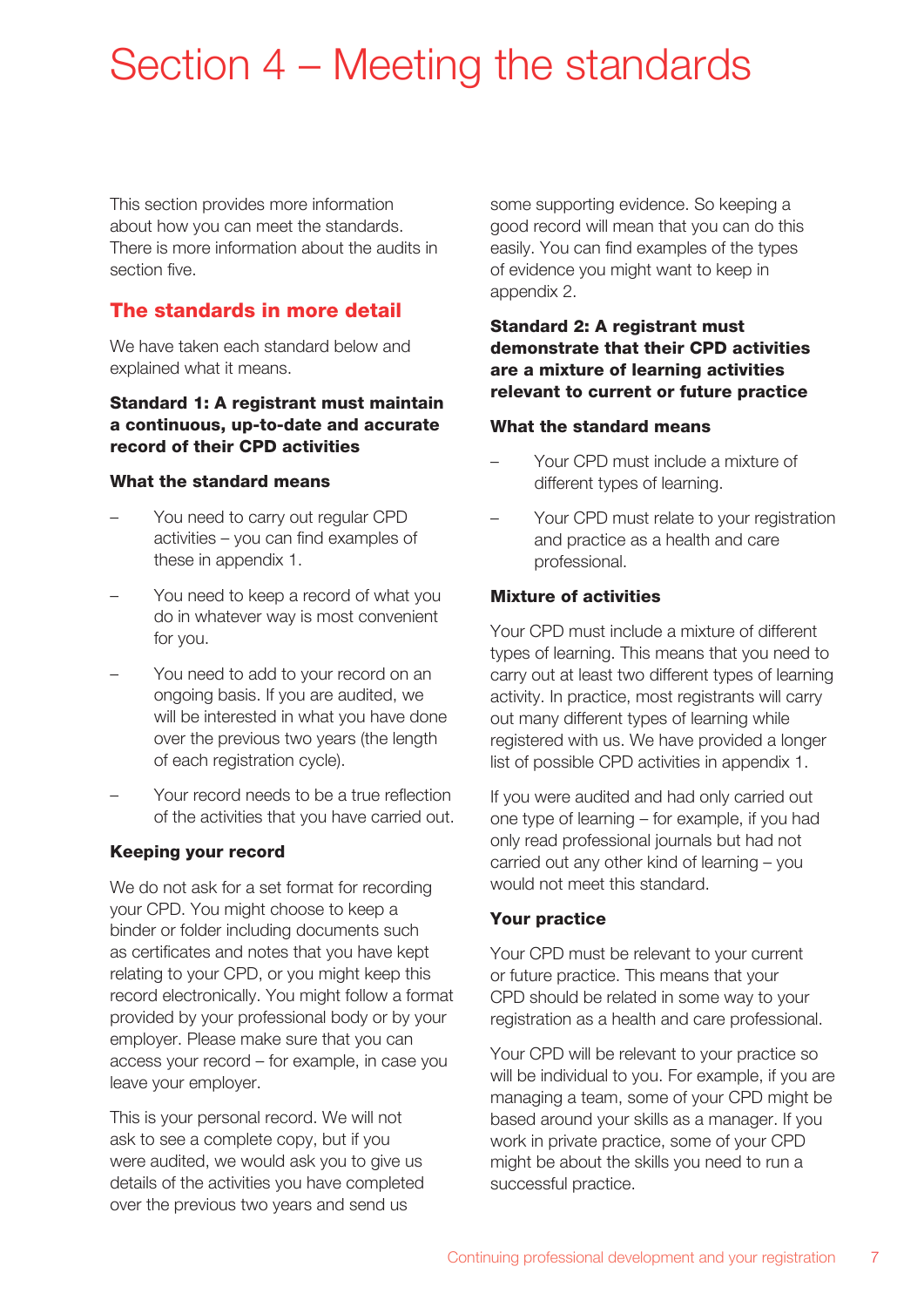Your CPD can also support your career development. So some or all of your CPD might be about preparing you for a future role.

If you have an annotation on the Register (for example, in prescribing), we would particularly encourage you to consider whether you need to complete some CPD activities to keep up to date in this area of practice.

You are able to make your own decisions about the CPD that is most beneficial to you, your practice and your future career ambitions.

#### Interactive activities

There is some developing evidence that suggests that the most effective learning activities are often those that are 'interactive' and which encourage 'self-reflection'. For example, 'peer discussion' is a term used to describe opportunities to discuss practice issues with groups of professional colleagues. Although this is not a specific requirement, we would encourage you to look for opportunities to learn and reflect on your practice with others.

#### Standard 3: A registrant must seek to ensure that their CPD has contributed to the quality of their practice and service delivery

#### What the Standard means

- You should aim for your CPD to improve the way you work.
- If you were audited, we would ask you to tell us about some of the activities you have carried out, what you learnt and how this has improved your practice.

#### Quality of practice and service delivery

Your CPD should lead to you making changes to how you work which improves the service that you provide.

You do not necessarily have to make drastic changes to how you work. Some CPD activities might mean that you continue to

work as you did before, but that you are more confident that you are working effectively. Others might help you gain new or improved skills or help you to make changes to working practices.

#### 'Seek to ensure'

We use the term 'seek to ensure' in standard 3 because there may be some instances where the CPD activity you carried out to improve your practice is not as effective as you thought it would be. You cannot always anticipate the actual benefits of CPD activity. The important thing is to consider why the activity was not as helpful as you thought it would be, and how you might do things differently in future. As long as you can explain this if asked, you will still meet this standard.

#### Standard 4: A registrant must seek to ensure that their CPD benefits the service user

#### What the standard means

- You should aim for your CPD to benefit your service users.
- If you were audited, we would ask you to tell us about some of the activities you have carried out, what you learnt and how this has benefited your service users.

#### Benefits the service user

For the purposes of this standard, we define a 'service user' as anyone who uses your services or is affected by your work.

Who your service users are will depend on how and where you work. For example:

if you are in 'front line' or laboratorybased practice, your service users might include patients, clients, carers, other professionals and others you provide services to;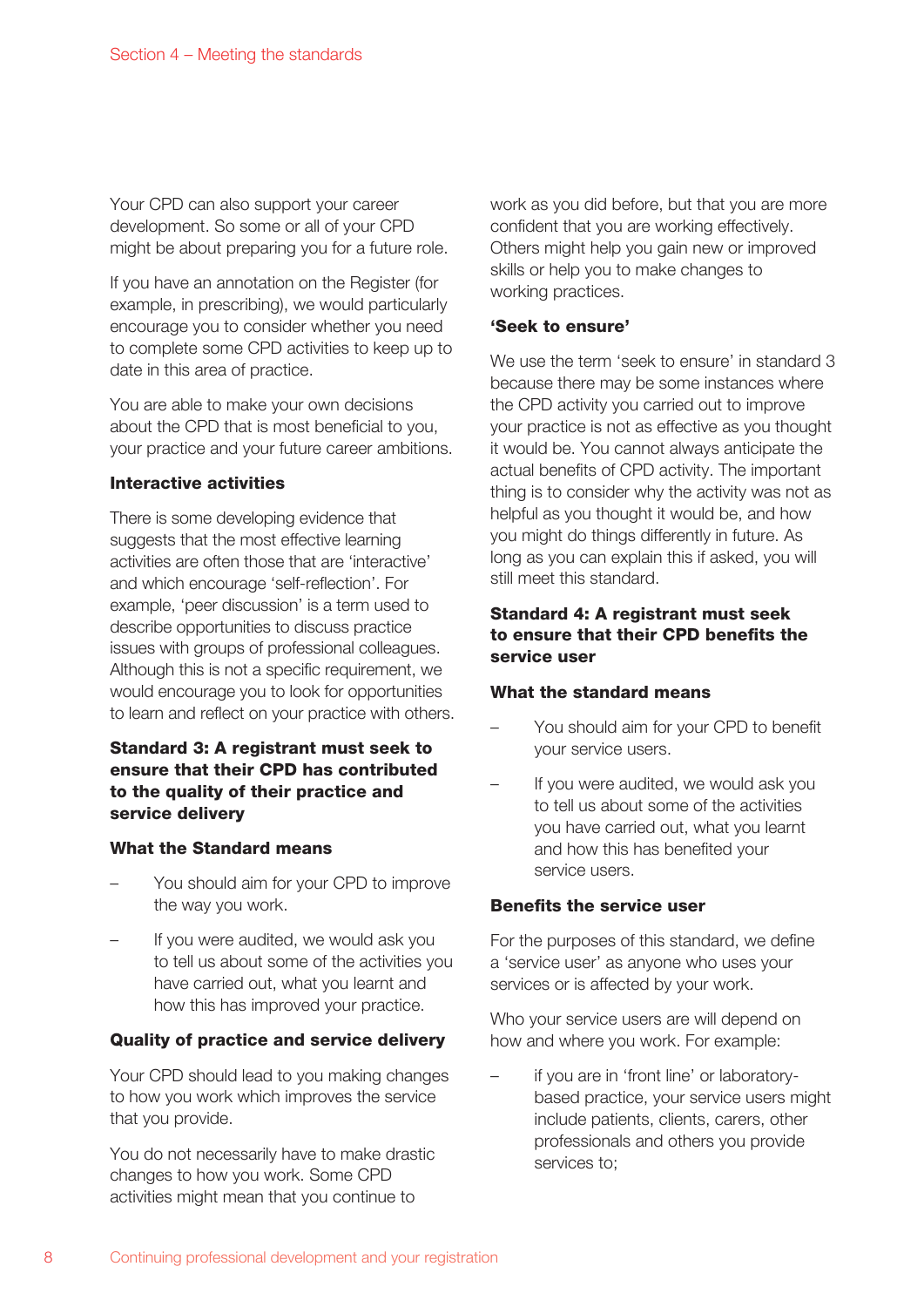- if you work in education, your service users might include your students; and
- if you are a manager, your service users might include the team that you manage.

The above is not a full list, so you will need to think about who your service users are.

Your CPD should lead to benefits for your service users. These benefits do not need to be radical and in many cases may simply be a result of improvements you have made to your practice. For example, a CPD activity has improved your practice because you have gained new skills, and as a result you are able to provide a better service to your service users. This standard is asking you to think about how your CPD has benefited those who you work with and who are affected by your practice.

#### 'Seek to ensure'

We use the phrase 'seek to ensure' in standard 4 because you might carry out a CPD activity to provide benefits to service users, but find that it is not as helpful as you had expected. As long as you think about why the activity was not useful and what you might do in future instead, and can explain this if asked, you will still meet this standard.

#### Third-party feedback

Asking for, receiving and reflecting on feedback from service users and peers can help improve practice and help to identify future learning needs.

Although this is not a specific requirement, we would encourage you to ask for and reflect on feedback from service users and others if you are able to. This feedback can also be a useful piece of evidence to support the fact that you have met standard four (see section six).

Standard 5: A registrant must, upon request, present a written profile (which must be their own work and supported by evidence) explaining how they have met the Standards for CPD

#### What the standard means

- You only need to meet this standard if you are one of the registrants picked as part of a random sample for audit.
- You need to take part in the audit by sending us a CPD profile containing information and evidence about how you have met the standards.
- The CPD profile must be your own work.

We explain more about taking part in an audit and completing a CPD profile in sections five and six.

#### Your own work

If you are audited, the CPD profile must be your own work. A profile which was written by someone else, or included text from profiles produced by others, would not meet this standard.

If we suspect that a CPD profile is not your own work but, for example, includes plagiarised material, we would stop the assessment process and investigate this under our fitness to practise process.

This does not mean that you cannot ask a colleague for help and we would encourage you to discuss your CPD audit with your colleagues if you feel you need help.

## CPD schemes

As our standards are based on outcomes, there are lots of different ways in which you might meet them.

You could meet our requirements by choosing to take part in a scheme run by your professional body, your employer or any other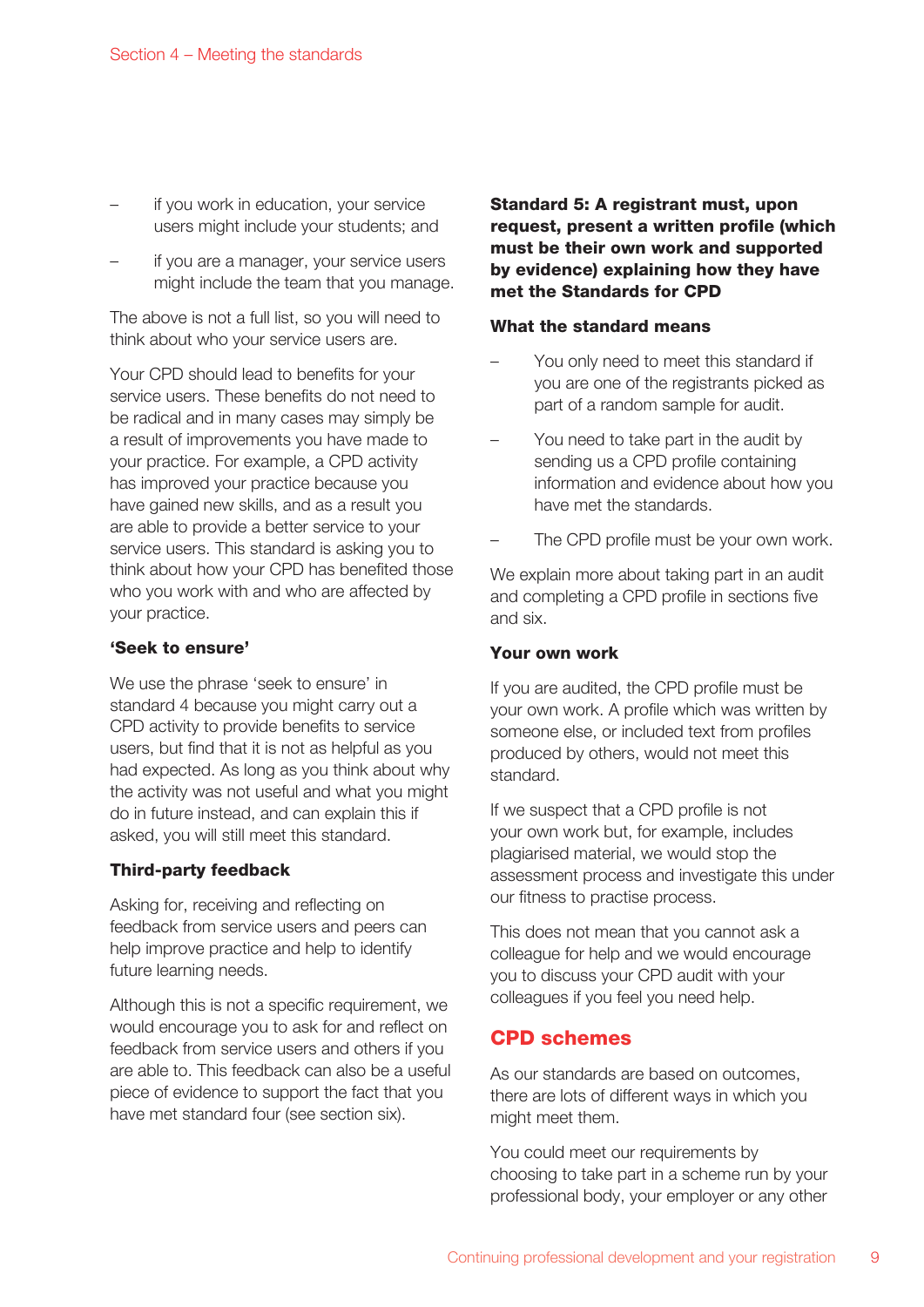organisation. Most CPD schemes will give you the opportunity to meet our standards and offer a useful way of structuring and recording your CPD activities.

As we do not approve any CPD schemes, you still need to make sure that you are content that taking part in a scheme will allow you to meet our standards. If you were audited, you would draw on the different activities that you had completed as part of the scheme to demonstrate how you have met our standards.

Our CPD standards are also complementary to CPD frameworks which are sometimes published by service providers or by professional bodies and which link learning and development to career development and progression.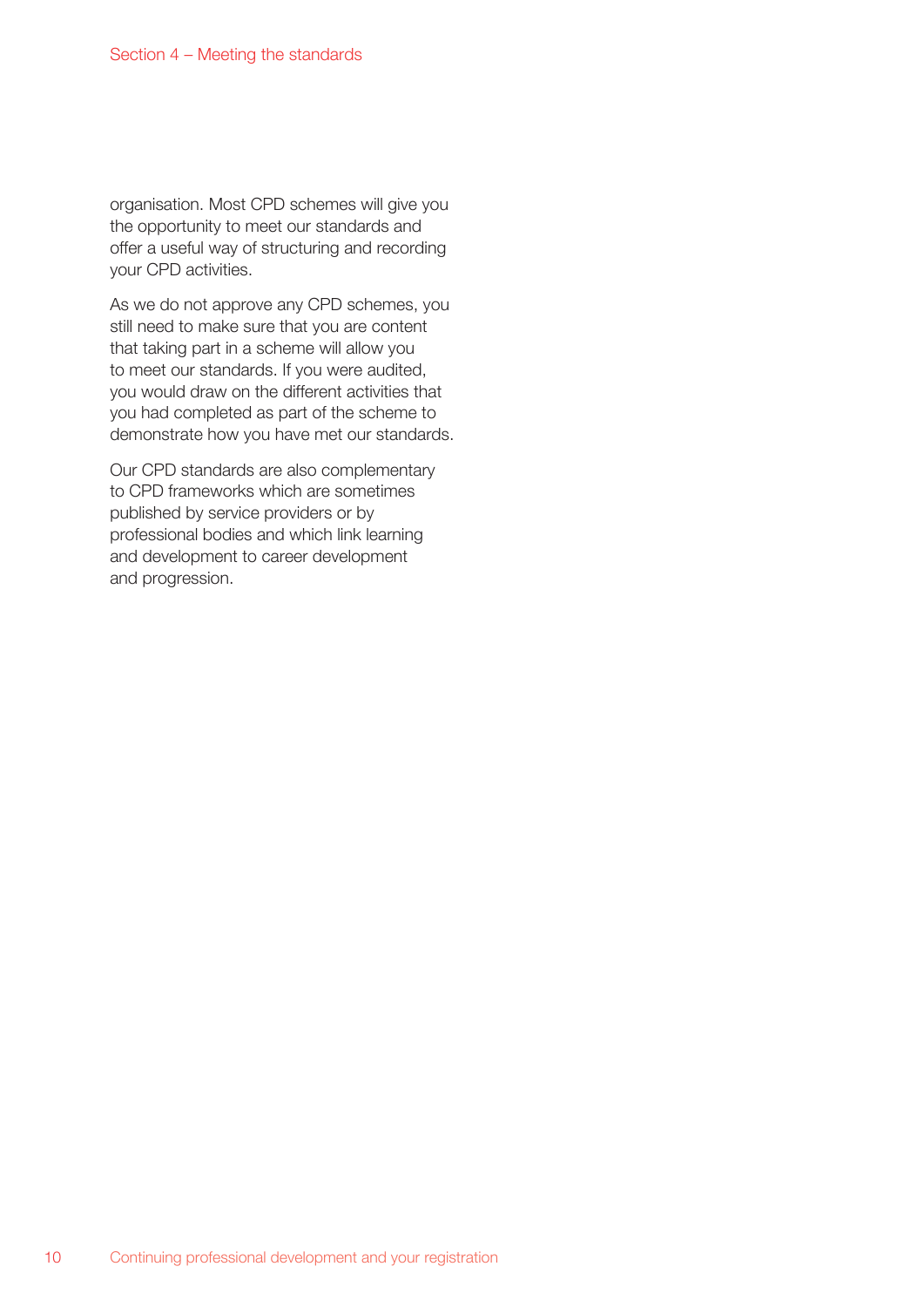# Section 5 – The audit process

This section explains more about the audit process. If we pick you as part of the random sample for audit, we will send you information about exactly what you need to do.

### The audit process in summary

The following is a simple summary of the audit process.

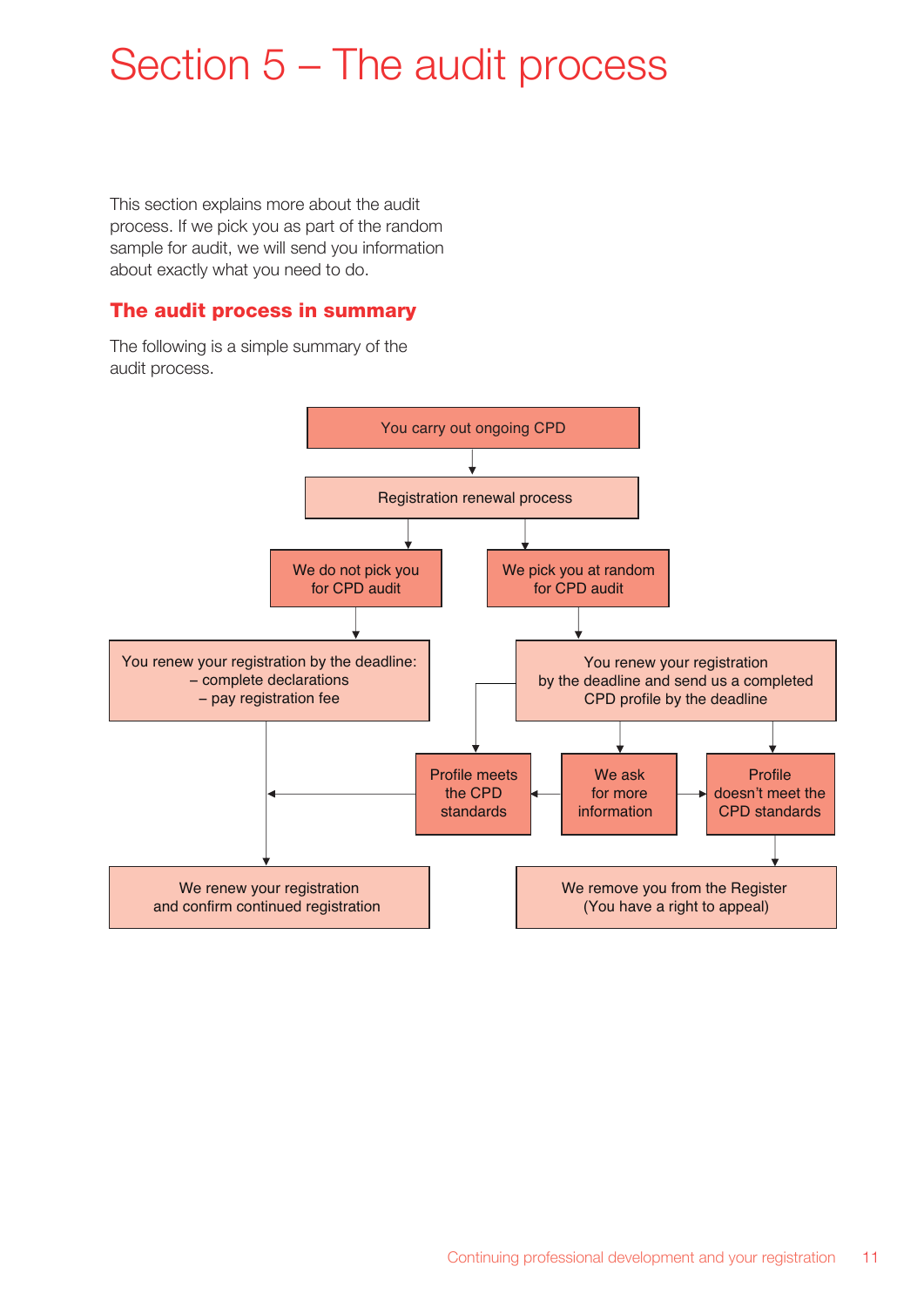## The audit process in more detail

#### Selection for audit

Each profession renews its registration every two years. When you renew your registration, we ask you to complete a declaration to confirm that you have met our standards, including the standards for CPD.

We audit a random sample of 2.5 per cent of registrants in each profession at every renewal and ask these individuals to send us information and evidence that they have met the CPD standards. We review this percentage regularly and we may change it in the future.

We will only audit registrants who have been registered for two years or more. This means that if you are a recent graduate, we will not choose you for audit when you renew your registration for the first time. Similarly, if you have had a break in registration and have just come back onto the Register, we will not choose you the first time you renew your registration.

The audit selection is computer-generated at random. As CPD is an ongoing requirement while you are registered, it is possible that you could be picked for audit on multiple occasions.

#### Completing the audit

If you are picked as part of the random sample for audit, we will send you information about completing your CPD profile. You will need to complete and send us your profile by your renewal deadline date. If circumstances mean that you cannot take part in an audit, you can make a request to defer your audit (see page 14).

You will have approximately three months in which to complete and send us your profile. We will also remind you approximately one month before the deadline. You can find examples of completed CPD profiles on our website.

If you do not send us a CPD profile or any information we ask for as part of the audit process, we may remove you from the Register. You would be able to appeal this decision (please see page 13).

You also need to renew your registration as you normally would – by completing the renewal declarations and paying the registration fee. If you do not renew your registration, we will remove you from the Register.

We may not be able to assess your profile by the end of your registration cycle. If that happens and you have completed your renewal, we will renew your registration in the normal way so that you can continue to practise. We will then continue to assess your profile.

#### When we have received your profile

When we receive your completed profile, we will check that it is complete (for example, that you have included some evidence). If something is missing, we will ask you for the missing information.

We will ask CPD assessors to assess your CPD profile against the standards. CPD assessors are registrants we appoint and train to assess profiles, and at least one of them will be from the same profession as you. In appendix 3, we have broken down each standard into 'assessment criteria' so you can see what meeting and not meeting a standard might look like.

While we are assessing your profile (and if you were to appeal against any decision) you will continue to stay registered and can continue to practise.

#### Assessment outcomes

Once we have assessed your profile, there are three possible outcomes.

Your profile meets the standards. We will contact you and let you know.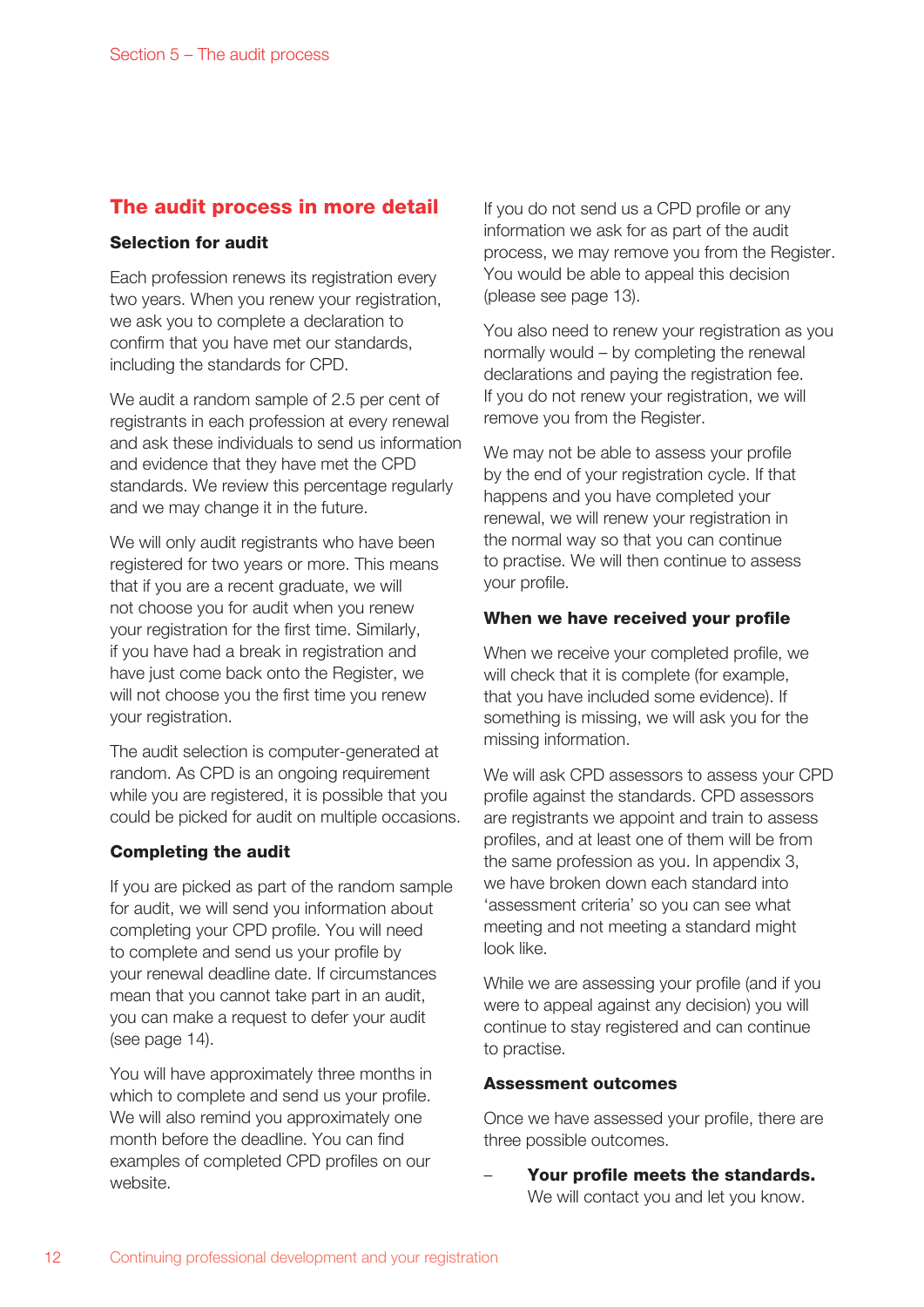We ask you for more information. We will contact you and let you know what information we need to decide whether you meet the CPD standards.

#### Your profile does not meet the standards.

If your profile does not meet the standards, the CPD assessors will then decide whether or not to offer you extra time (up to an extra three months) to meet the standards. We will normally ask you for more information before we make this decision.

The CPD assessors will decide whether to offer you extra time by considering whether:

- you have made a reasonable attempt to provide a complete CPD profile;
- you have met some of the standards; and
- with extra time it would be possible for you to meet the standards.

You are very likely to be offered extra time if it is clear to the assessors that you are committed to CPD but for whatever reason have struggled to meet some of the CPD standards fully.

If we give you extra time to meet the standards, we will contact you to tell you what we need you to do and by when. This might include, for example, carrying out further CPD or completing a new profile. You will need to send us the information we ask for which we will then assess.

If you do not meet the standards, we will remove you from the Register. Whatever decision we reach, we will let you know our decision and the reasons for it.

#### Making an appeal

If we decide that your CPD profile does not meet our standards, or you have not taken part in or completed the audit process, and we decide to remove you from the Register, you can appeal against this decision. You will

be able to tell us why you think this decision is wrong.

We will let you know exactly what you need to do and by when. If you make an appeal, you will stay on the Register until a decision has been made. Your appeal will be considered by an appeal panel. You can choose to go to an appeal hearing or ask for your appeal to be considered on the documents that you send to the panel.

The appeal panel can decide to:

- agree with you and allow you to stay registered;
- dismiss the appeal, so our original decision to take you off the Register stands; or
- ask us to assess your CPD profile again.

If you do not agree with the panel's decision, you can appeal to the County Court in England, Wales or Northern Ireland or to a local Sheriff Court in Scotland.

#### Coming back onto the Register

If we decide that your CPD profile does not meet our standards, or you have not taken part in or completed the audit process, and we remove you from the Register, you will be able to apply to us to be registered again in the future.

To come back onto the Register, you will need to apply for 'readmission'. We will ask you for more information about why you previously came off of the Register and about the CPD you plan to carry out if you are registered again. We will then consider this information before making a final decision about your application. If we re-register you, we will include you in the next CPD audit for your profession.

You can find more information about applying for readmission on our website.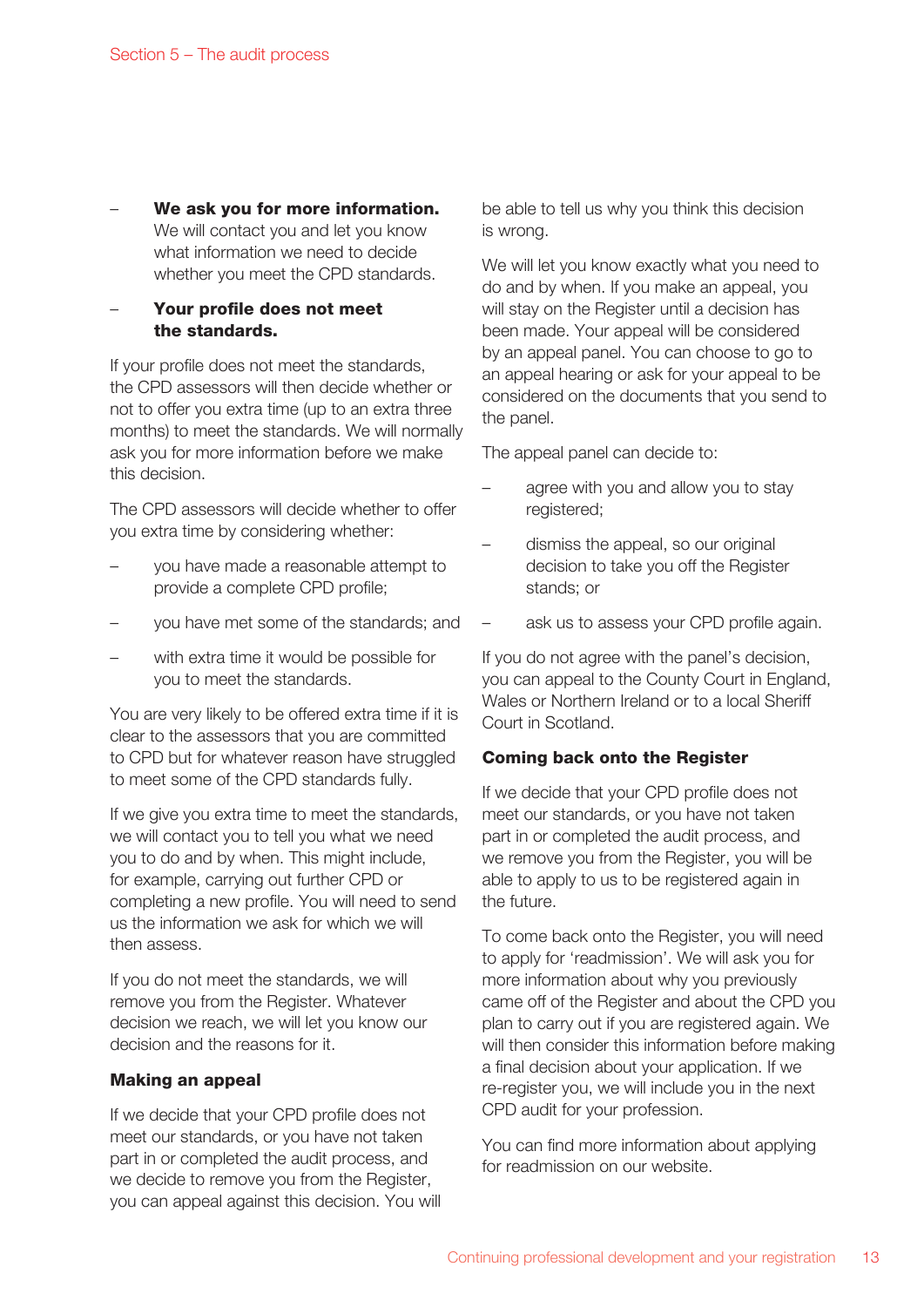#### **Deferral**

If we pick you as part of the random sample for audit, but you cannot take part because of your circumstances, you can ask us to defer your audit. This might be because of a serious illness, a bereavement or maternity leave.

We will ask you to send us evidence of why you cannot take part. We will want to make sure that deferring your audit will be fair to you and to the other registrants who have been audited. If your audit is deferred, you will be automatically picked for audit when your profession next renews its registration.

It is your choice about whether to apply for deferral. For example, you may feel that you are able to take part in an audit even if you have been on maternity leave or sick leave for a significant part of the two-year registration cycle. If this is the case, you could choose to take part in the audit and make your circumstances clear in your profile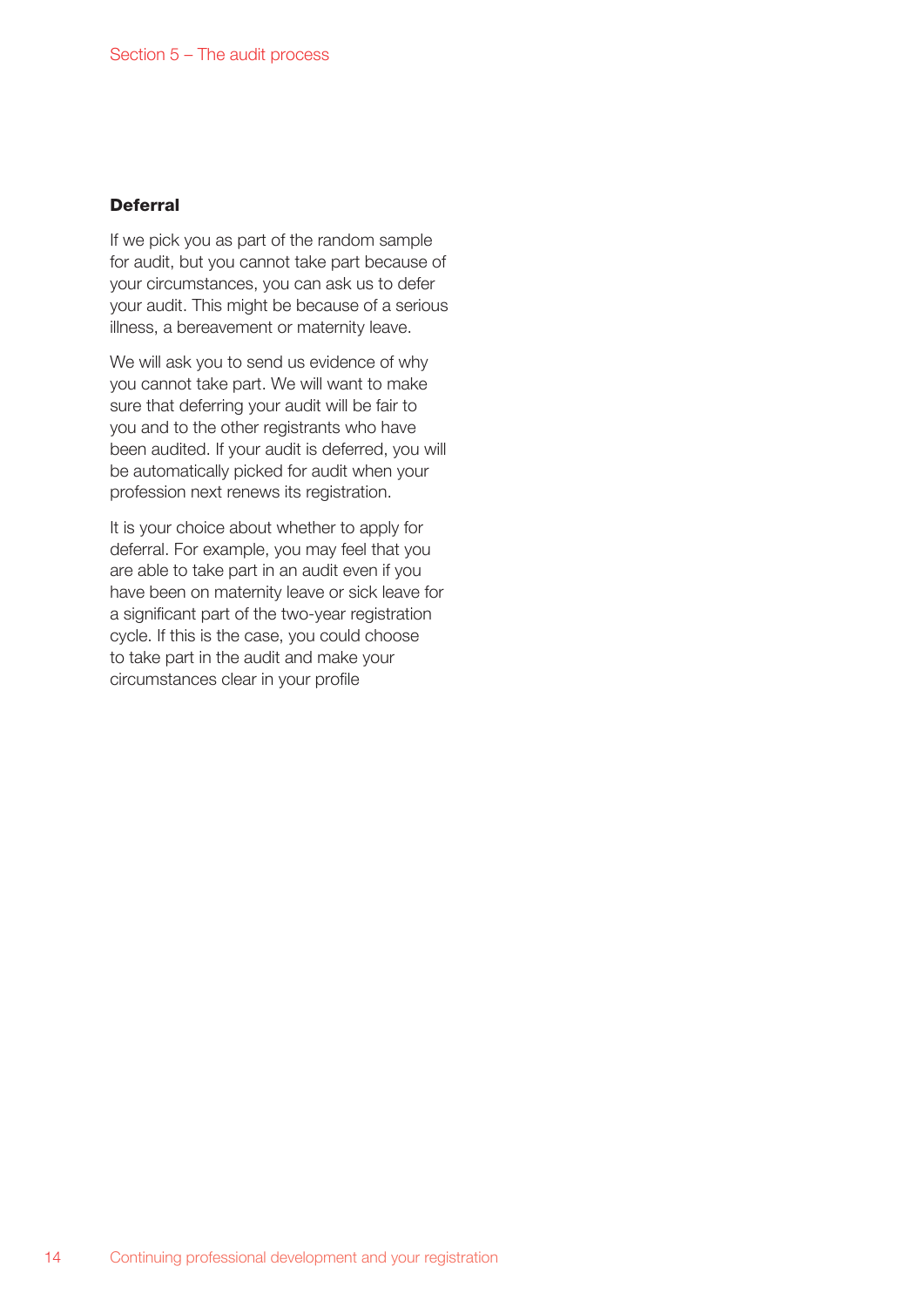# Section 6 – Putting your CPD profile together

This section provides a brief summary of what we will need from you if we pick you as part of the random sample for audit.

If we do pick you for audit, we will give you more information about what we need you to do, how and by when. This information includes information about the reasonable adjustments we can put in place if you are disabled.

You can find out more in 'How to complete your Continuing Professional Development profile' available on our website. You can also find sample CPD profiles for each profession which show you different ways of completing your profile and meeting the standards.

# The profile in summary

The profile has four parts.

- Summary of your practice history (up to 500 words). In this section, we ask you to describe your current role and the type of work you do. We ask for this information so that we can assess whether your CPD is relevant to your current or future practice (standard two).
- A statement of how you have met the standards (up to 1,500 words). In this section, we ask you to draw on the CPD activities you have carried out to show us how you meet the standards.
- A dated list of the CPD activities you have carried out since you last renewed your registration.
- **Supporting evidence.** We ask you to give us evidence which shows that the CPD activities you have written about in the profile have taken place.

# Writing your statement

In your statement, you will be concentrating most on telling us how you meet standards three and four – how your CPD activities

improve the quality of your work and benefit service users.

One way to complete your statement is to choose four to six CPD activities you have carried out and for each one describe:

- what the activity was:
- what you learnt; and
- how you think the activity improved the quality of your work and benefited your service users.

You can choose to tell us about the activities which you think benefited you the most and for which you have some supporting evidence. Writing your statement in this way can be a clear and simple way of showing us how you have met the standards.

However, there is more than one way of completing your statement so this is only a suggestion. Other ways might include using your professional development plan or similar (if you have one) or structuring your statement around each of the CPD standards.

# Supporting evidence

You need to send us the following evidence.

– A dated list of all the CPD activities you have carried out in the last two years (since you last renewed your registration). This shows us that you have carried out CPD and kept a record (standard one).

Your dated list might be something you produce as a result of the audit, looking at your personal CPD record, or might be something you can produce automatically if you are using an electronic record-keeping system.

Your CPD record must be 'continuous' (standard one) but we recognise that CPD activities may not be evenly spaced out during your registration cycle. If you have a gap in your CPD activities of three or more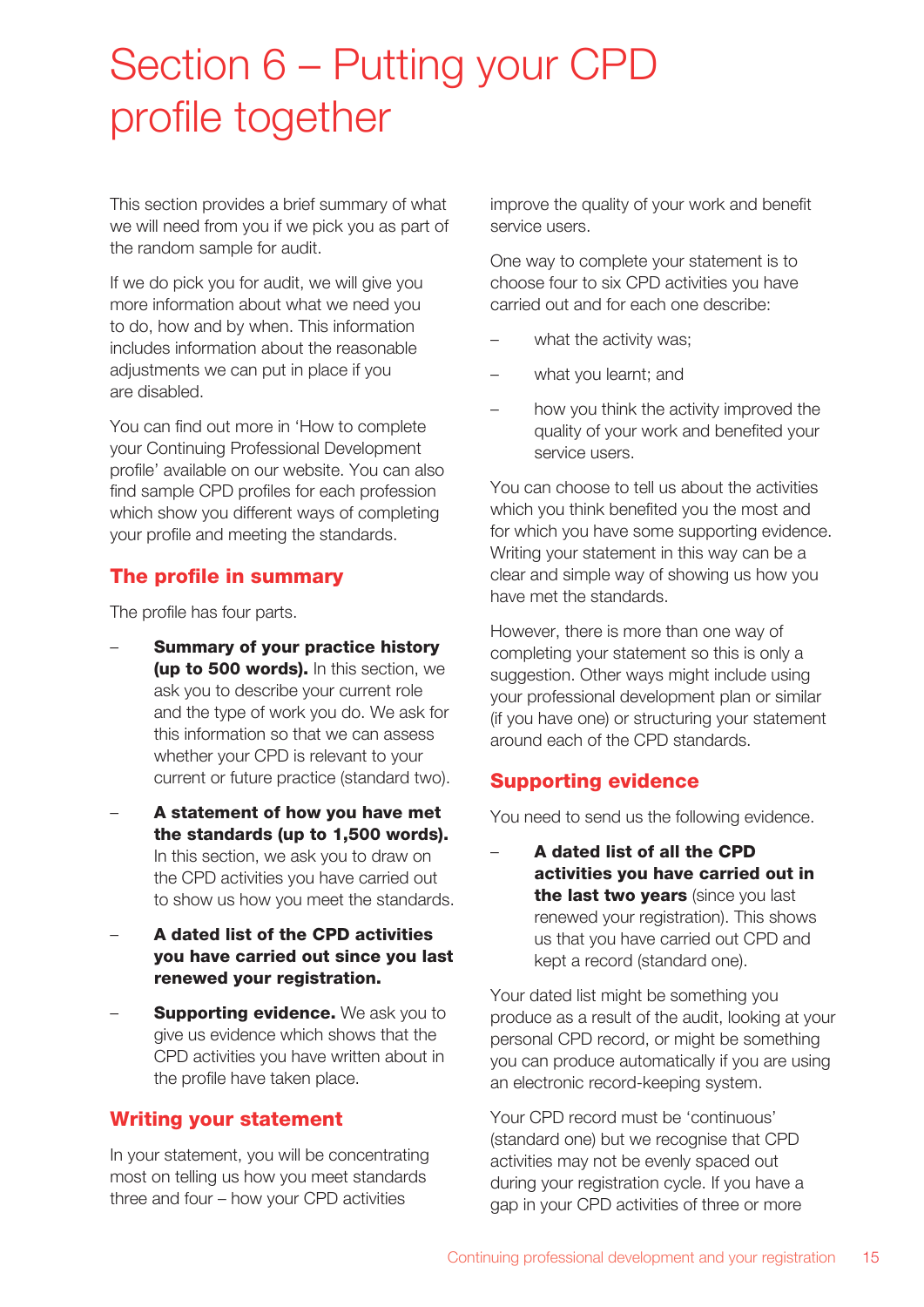consecutive months, please explain why in your statement. Some activities may take place over a period of time rather than on a specific date. If this is the case, you should state the start and end date in your list of activities.

– Evidence which shows that the CPD you have written about in the **profile has taken place.** You might also provide evidence (if available) of the benefits of your CPD to your practice and service users.

We will look for evidence that the activities you have written about in your statement have taken place. So for example, if you have told us about five activities in your statement, we would expect to see five pieces of supporting evidence.

Appendix 2 at the back of this document provides a list of the different types of evidence you might send us. This could include evidence such as course certificates, as well as evidence you have produced yourself, for example, notes from reading professional journals.

You can also send us evidence of the benefits of your CPD. For example, you may have evidence of a meeting with your manager where you discussed using new skills you had learnt, or you may have evidence of how you personally planned to make changes to systems and practices. But we recognise that for some activities, evidence like this might not be possible. So you should make sure that you explain clearly in your statement what you learnt from an activity and what you think the benefits were and why.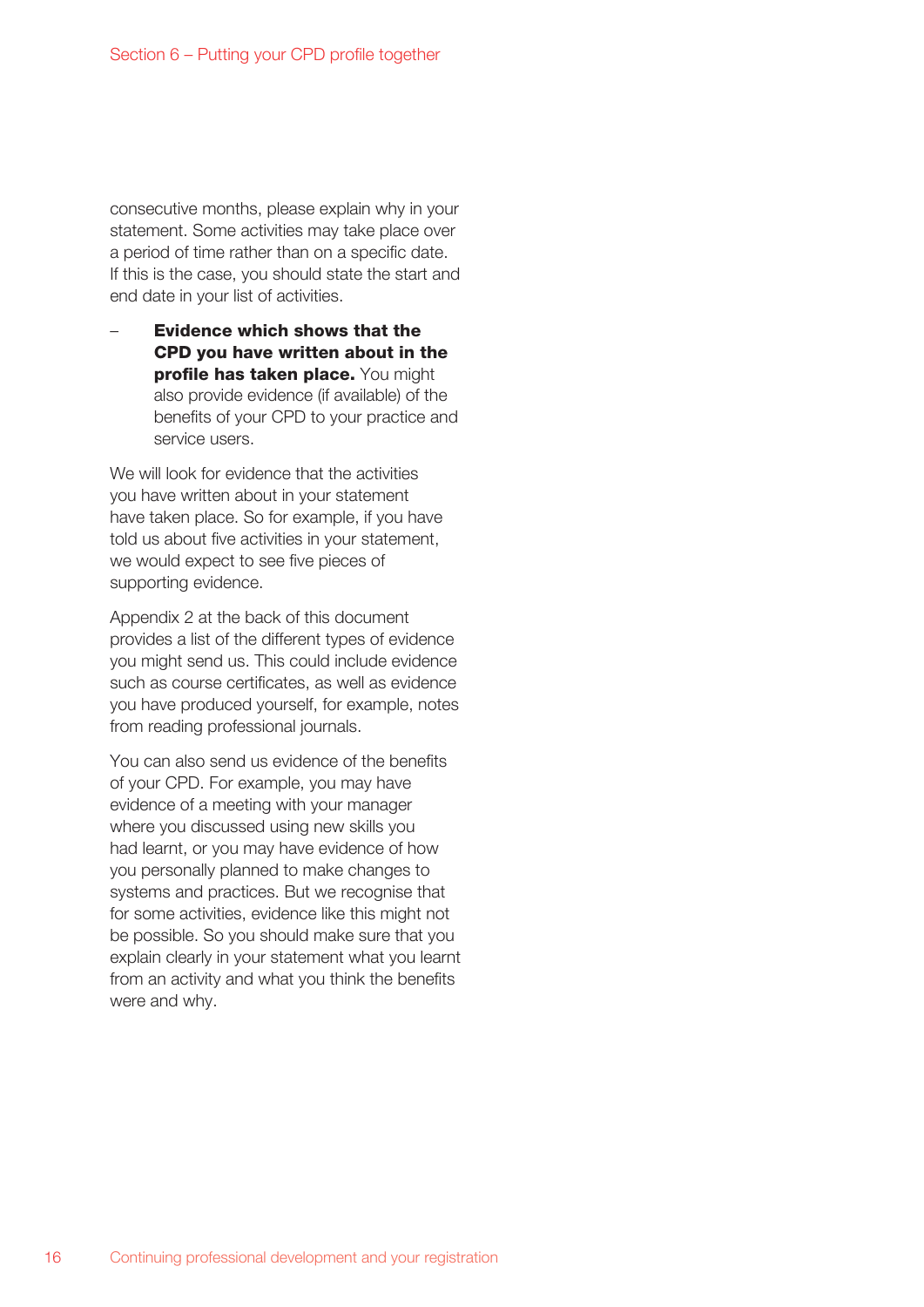# Section 7 – More information

Our website: www.hcpc-uk.org/registrants/cpd contains more information, including:

- guidance on putting a CPD profile together;
- sample CPD profiles;
- the HCPC biennial CPD audit reports; and
- CPD frequently asked questions.

If you have any questions about this document, please contact us. You can contact us at:

Registration Department Health and Care Professions Council Park House 184 Kennington Park Road London SE11 4BU

Phone: +44 (0)300 500 4472

Email: registration@hcpc-uk.org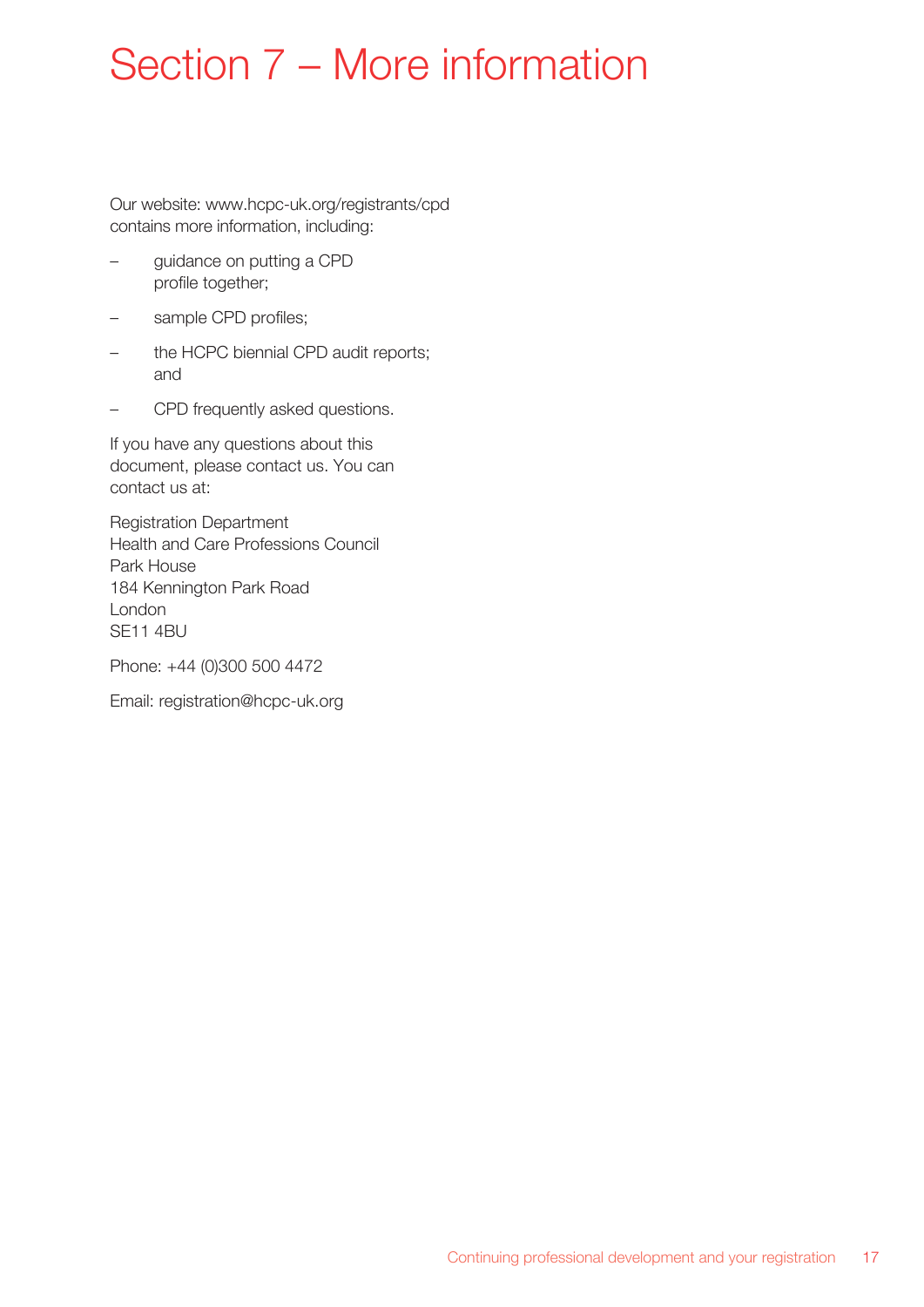# **Glossary**

| <b>Appeal</b>                                             | If you do not meet the CPD<br>standards, or you have not<br>taken part in or completed<br>the audit process, and we<br>tell you that we will remove<br>you from the Register, you<br>can ask us to reconsider | <b>Professional</b><br>body | Each of the professions<br>we regulate has at least<br>one professional body.<br>Professional bodies may<br>support their members,<br>promote the profession and<br>develop best practice. |
|-----------------------------------------------------------|---------------------------------------------------------------------------------------------------------------------------------------------------------------------------------------------------------------|-----------------------------|--------------------------------------------------------------------------------------------------------------------------------------------------------------------------------------------|
|                                                           | the decision by making<br>an appeal.                                                                                                                                                                          | <b>Profile</b>              | If you are audited, this is the<br>information you send to us                                                                                                                              |
| <b>Audit</b>                                              | A CPD audit is the process<br>where we ask a sample of<br>registrants who are renewing<br>their registration to send in<br>a profile showing how their<br>CPD meets our standards.                            | <b>Readmission</b>          | to show how you meet the<br>standards for CPD.<br>The process by which<br>someone who was<br>registered in the past can<br>apply to be registered again.                                   |
| <b>Continuing</b><br>professional<br>development<br>(CPD) | CPD is the way in which<br>you continue to learn and<br>develop throughout your<br>career so you keep your                                                                                                    | <b>Registrant</b>           | A health and care<br>professional who is<br>registered by us.                                                                                                                              |
|                                                           | skills and knowledge up to<br>date and are able to practise<br>safely and effectively.                                                                                                                        | <b>Renewal</b>              | The process by which<br>professionals on our<br>Register make a professional                                                                                                               |
|                                                           | <b>CPD assessor</b> A registrant we have<br>appointed to assess<br>CPD profiles against the<br>CPD standards.                                                                                                 |                             | declaration and pay their<br>registration fees, so that<br>they can continue to be<br>registered. Each profession<br>renews its registration every                                         |
| <b>Deferral</b>                                           | If you cannot complete<br>your profile, deferral is the<br>process where you are<br>allowed to put off your CPD<br>audit until your profession<br>next renews its registration.                               | <b>Service</b><br>user      | two years.<br>For the purposes of the<br>standards for CPD, a<br>service user is someone<br>who uses or is affected by a<br>registrant's practice.                                         |
| <b>Fitness to</b><br>practise                             | When we say that a<br>registrant is 'fit to practise',<br>we mean that they have<br>the skills, knowledge<br>and character to practise<br>their profession safely<br>and effectively.                         |                             |                                                                                                                                                                                            |
|                                                           | Fitness to practise is also<br>the name of the process we<br>follow when we consider<br>concerns about the practice                                                                                           |                             |                                                                                                                                                                                            |

or behaviour of a registrant.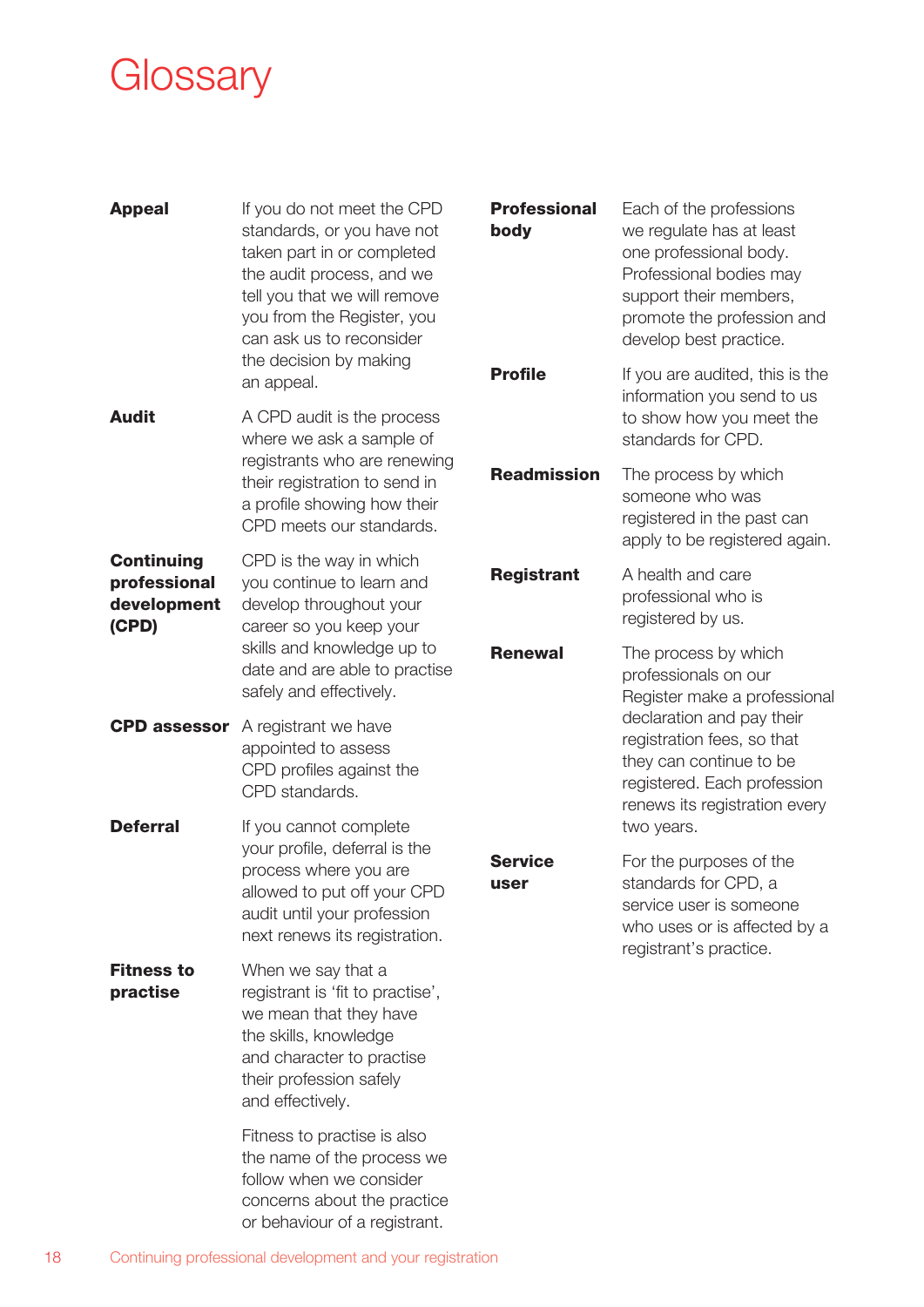# Appendix 1: Examples of CPD activities

This list should give you an idea of the kinds of activities that might make up your CPD. (This list has been adapted from work done by the Allied Health Professions' project 'Demonstrating competence through CPD' (2003).)

# Work-based learning

- Learning by doing
- Case studies
- Reflective practice
- Audit of service users
- Coaching from others
- Discussions with colleagues
- Peer review
- Gaining and learning from experience
- Involvement in the wider, professionrelated work of your employer (for example, being a representative on a committee)
- Work shadowing
- Secondments
- Job rotation
- Journal club
- In-service training
- Supervising staff or students
- Expanding your role
- Significant analysis of events
- Filling in self-assessment questionnaires
- Project work

# Professional activities

- Involvement in a professional body, specialist-interest group or other groups
- Lecturing or teaching
- **Mentoring**
- Being an examiner
- Being a tutor
- Organising journal clubs or other specialist groups
- Maintaining or developing specialist skills (for example, musical skills)
- Being an expert witness
- Giving presentations at conferences
- Organising accredited courses
- Supervising research or students
- Being a national assessor

# Formal and educational

- **Courses**
- Further education
- Research
- Attending conferences
- Writing articles or papers
- Going to seminars
- Distance or online learning
- Going on courses accredited by a professional body
- Planning or running a course

# Self-directed learning

- Reading journals or articles
- Reviewing books or articles
- Updating your knowledge through the internet or TV
- Keeping a file of your progress

#### **Other**

– Relevant public service or voluntary work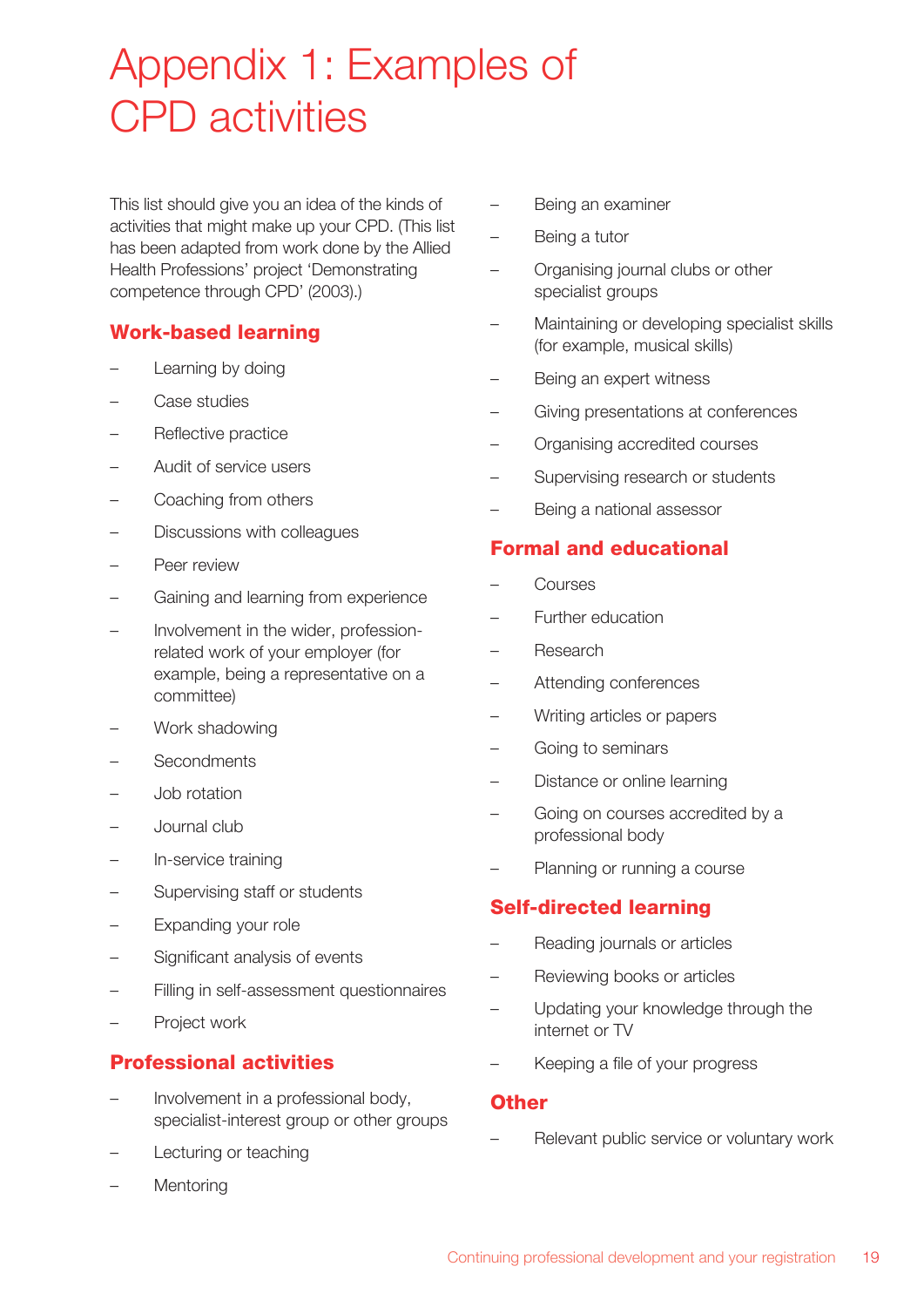# Appendix 2: Examples of evidence

This list should give you an idea of the kinds of evidence of your CPD you could provide. (This list has been adapted from work done by the Allied Health Professions' project 'Demonstrating competence through CPD' (2003).)

#### Materials you may have produced

- Information leaflets
- Case studies
- Critical reviews
- Policies or position statements
- Documents about national or local processes
- Reports (for example, on project work or audits or reviews)
- Business plans
- Procedures
- Guidance materials
- Guidelines for dealing with service users
- Course assignments
- Action plans
- Course programme documents
- Presentations you have given
- Articles for journals
- **Questionnaires**
- Research papers, proposals, funding applications
- Induction materials for new members of staff
- Learning contracts
- Contributions to the work of a professional body
- Contributions to the work of a specialinterest group

#### Materials showing you have reflected on and evaluated your learning and work

- Adapted documents arising from appraisals, supervision reviews and so on
- Documents about following local or national schemes relating to CPD
- Evaluations of courses or conferences you have been to
- Personal development plans
- Approved claims for credit for previous learning or experience

#### Materials you have got from others

- **Testimonials**
- Letters from service users, carers, students or colleagues
- Course certificates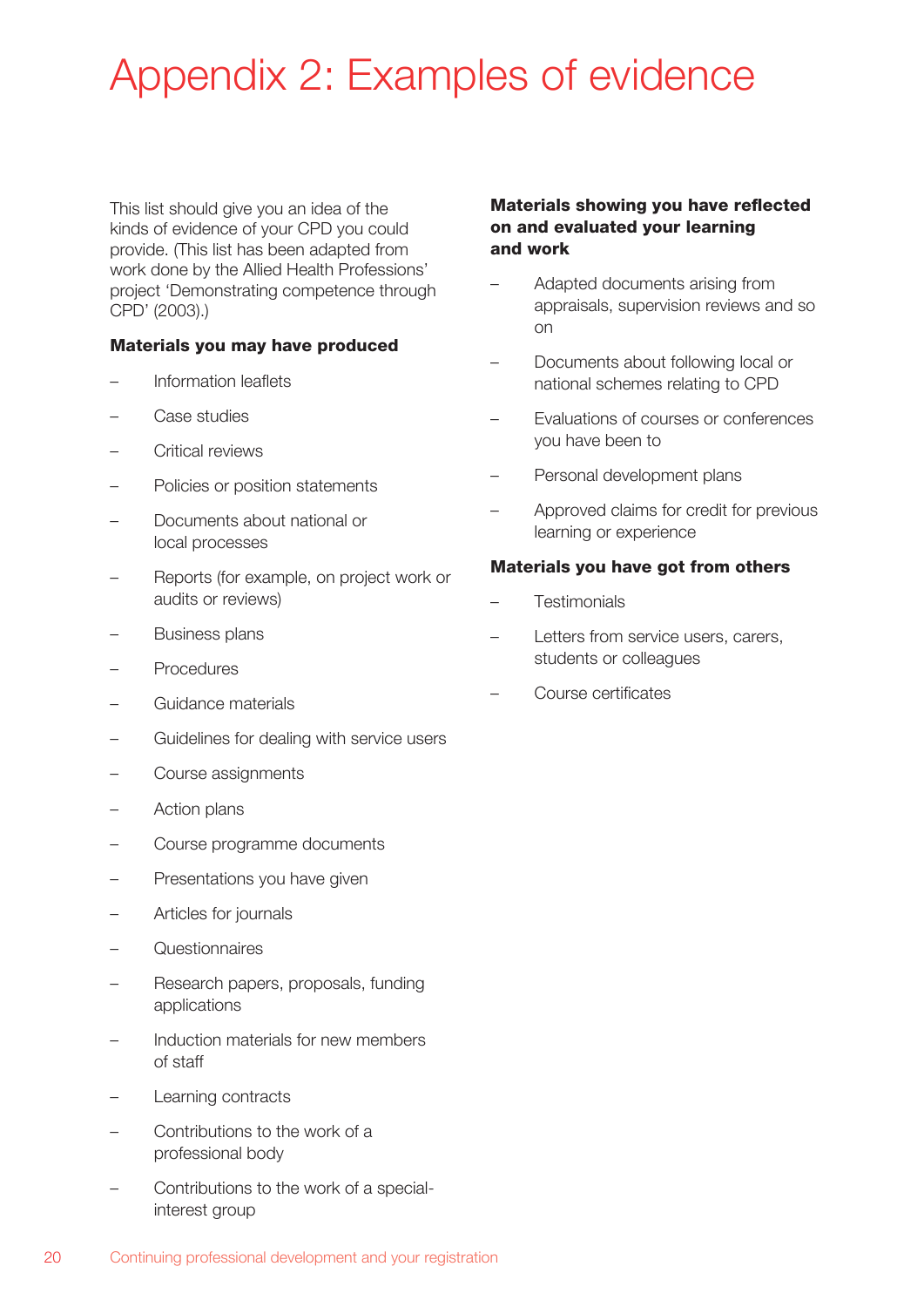# Assessment criteria Assessment criteria

| Standard                                                                                                                                            | Standard not met                                                                                                                                                                                  | Standard partly met                                                                                              | Standard met                                                                                                                                                                                                                              |
|-----------------------------------------------------------------------------------------------------------------------------------------------------|---------------------------------------------------------------------------------------------------------------------------------------------------------------------------------------------------|------------------------------------------------------------------------------------------------------------------|-------------------------------------------------------------------------------------------------------------------------------------------------------------------------------------------------------------------------------------------|
| accurate record of their CPD<br>1. A registrant must maintain a<br>continuous, up-to-date and<br>activities.                                        | evidence that you have kept a<br>You have not provided<br>record of your CPD.                                                                                                                     | example, you have described<br>you have kept a record - for<br>There is some evidence that<br>keeping a record.  | dated list of all the CPD activities<br>There is evidence that you have<br>a gap of three or more months,<br>you have carried out. If there is<br>activities. You have included a<br>kept a record of your CPD<br>you have explained why. |
| 2. A registrant must demonstrate<br>that their CPD activities are a<br>mixture of learning activities<br>relevant to current or future<br>practice. | Your CPD consists of only one<br>your current or future practice.<br>You have not carried out any<br>is not relevant to<br>type of learning activity.<br>CPD activities.<br>Your CPD is<br>ð<br>ò | your CPD is relevant to current<br>or future work, but this is not<br>There is some evidence that<br>made clear. | Your CPD activities are relevant<br>Your CPD includes at least two<br>types of learning activity.<br>to your current or future<br>practice.<br>And                                                                                        |

# Appendix 3: Assessment criteria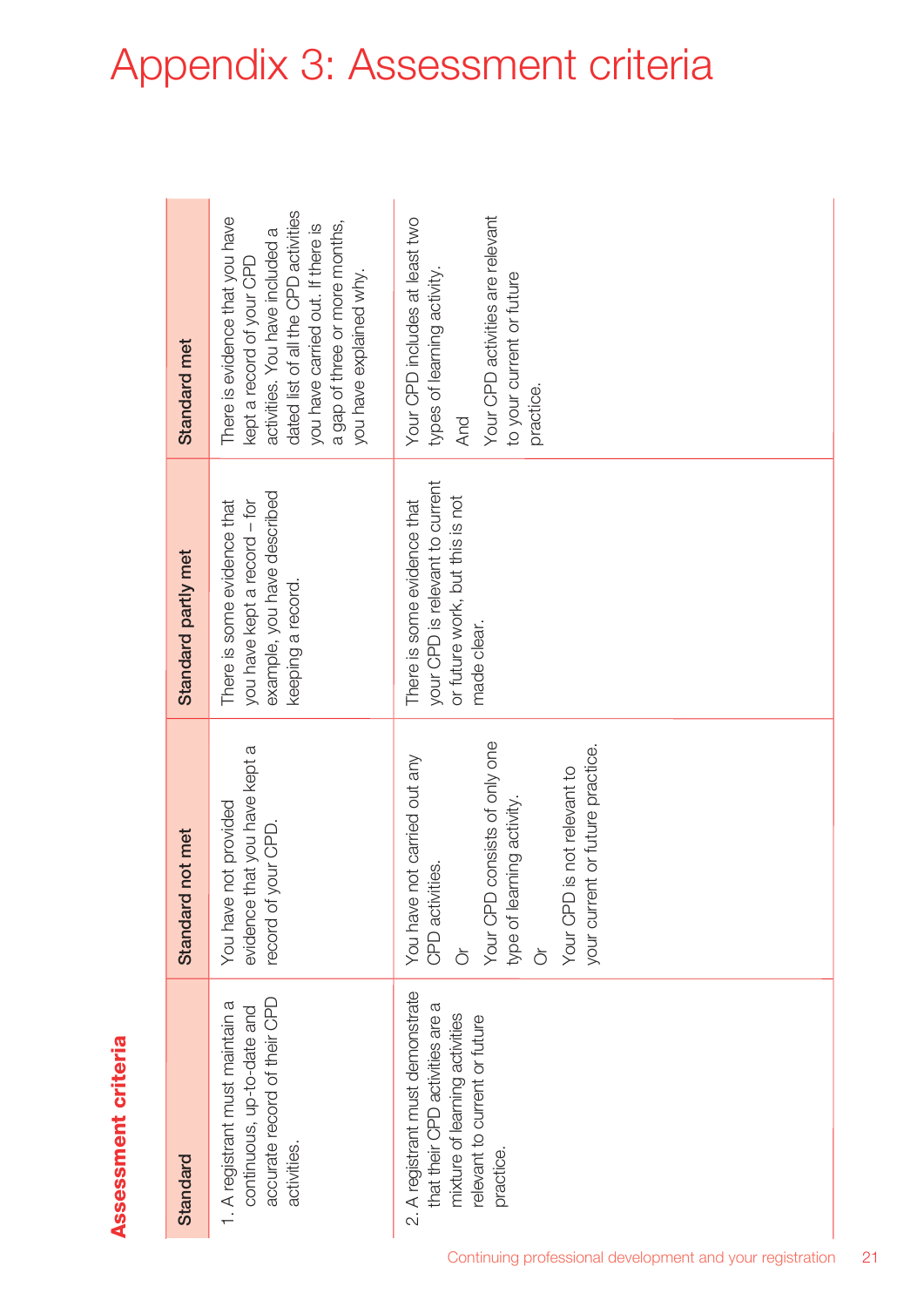| 22                                                        | Assessment criteria                                                                                                                   |                                                                                                                                                                         |                                                                                                                  |                                                                                                                                                                                                                                                                                                                                  |
|-----------------------------------------------------------|---------------------------------------------------------------------------------------------------------------------------------------|-------------------------------------------------------------------------------------------------------------------------------------------------------------------------|------------------------------------------------------------------------------------------------------------------|----------------------------------------------------------------------------------------------------------------------------------------------------------------------------------------------------------------------------------------------------------------------------------------------------------------------------------|
|                                                           | Standard                                                                                                                              | not met<br><b>Standard</b>                                                                                                                                              | Standard partly met                                                                                              | Standard met                                                                                                                                                                                                                                                                                                                     |
| Continuing professional development and your registration | contributed to the quality of<br>ensure that their CPD has<br>their practice and service<br>3. A registrant must seek to<br>delivery. | information which shows that<br>you have thought about how<br>have improved the quality of<br>not provided any<br>activities might<br>your work<br>your CPD<br>You have | There is some suggestion that<br>your CPD has improved your<br>work but this is not clear.                       | explains how your CPD activities<br>improve the quality of your work<br>but this has not been the case.<br>believed that your CPD would<br>You have explained how you<br>You have explained why this<br>have improved the quality of<br>was and what you will do in<br>Your personal statement<br>your work.<br>the future.<br>ð |
|                                                           | ensure that their CPD benefits<br>4. A registrant must seek to<br>the service user.                                                   | information which explains any<br>not provided any<br>service users.<br>You have<br>benefit to                                                                          | There is limited information or<br>CPD activities have benefited<br>explanation about how your<br>service users. | believed that your CPD would<br>benefit your service users but<br>You have explained how you<br>activities have benefited your<br>You have explained why this<br>was and what you will do in<br>this has not been the case.<br>Your personal statement<br>explains how your CPD<br>service users.<br>the future.<br>ð            |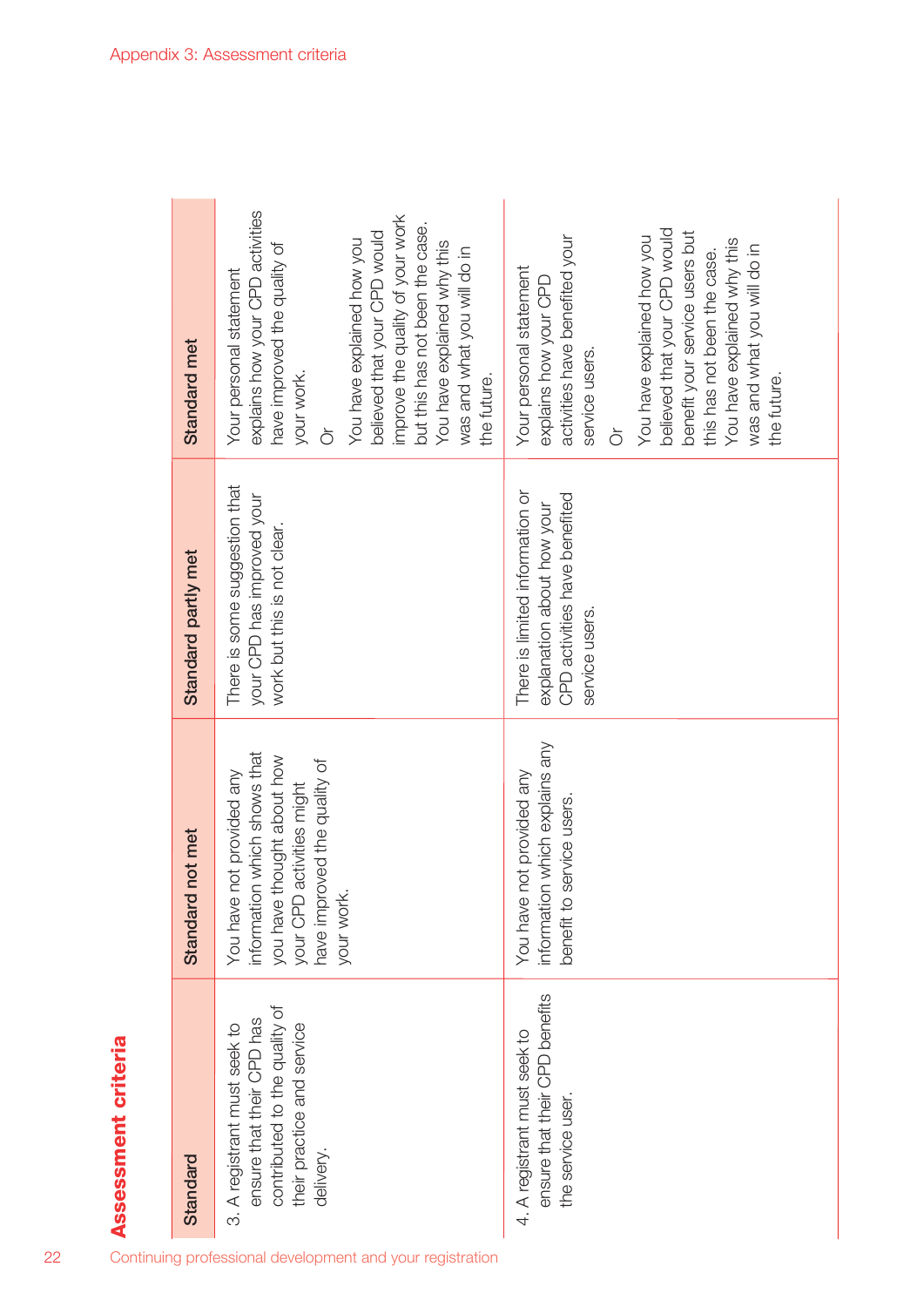| ľ                                                                                                                    |
|----------------------------------------------------------------------------------------------------------------------|
| <b>Contract Contract Contract Contract Contract Contract Contract Contract Contract Contract Contract Contract C</b> |
|                                                                                                                      |
| r<br>֚                                                                                                               |
|                                                                                                                      |
| ٠                                                                                                                    |
| ı<br>t                                                                                                               |
|                                                                                                                      |
|                                                                                                                      |
| ľ                                                                                                                    |
| d<br>1                                                                                                               |
|                                                                                                                      |
|                                                                                                                      |
| ľ<br>١                                                                                                               |
| t<br>۱                                                                                                               |
| ä<br>I                                                                                                               |
| l<br>1                                                                                                               |
| ı<br>1                                                                                                               |
| ī                                                                                                                    |

| Standard                                                                                                                                                                                    | not met<br>Standard r                                                         | Standard partly met                                                                            | Standard met                                             |
|---------------------------------------------------------------------------------------------------------------------------------------------------------------------------------------------|-------------------------------------------------------------------------------|------------------------------------------------------------------------------------------------|----------------------------------------------------------|
| they have met the Standards<br>by evidence) explaining how<br>profile (which must be their<br>equest, present a written<br>own work and supported<br>5. A registrant must, upon<br>for CPD. | complete a profile<br>to us by the<br>You did not<br>and send it<br>deadline. | You have provided a profile but<br>it is incomplete (for example,<br>the evidence is missing). | You have sent in a completed<br>profile by the deadline. |